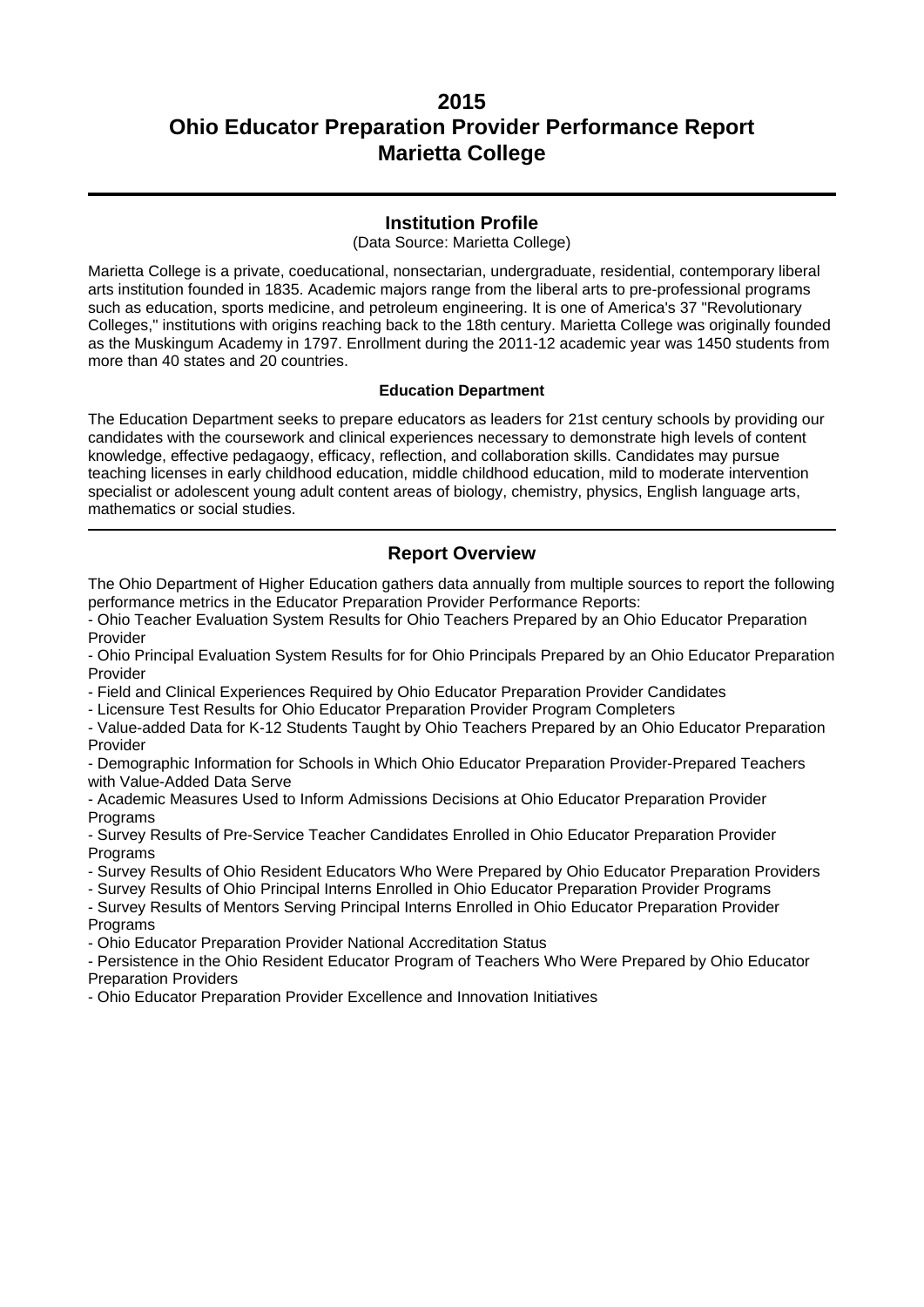## **Ohio Teacher Evaluation System (OTES) Results for Ohio Teachers Prepared by an Ohio Educator Preparation Provider at Marietta College**

Reporting Period from Sept 1, 2014 to Aug 31, 2015 (Data Source: Ohio Department of Education)

#### **Description of Data:**

February 2016 Note: Ohio Teacher Evaluation System results for the 2015 Report are not yet available. Revised Educator Preparation Performance Reports will be published when these data become available.

Ohio's system for evaluating teachers (Ohio's Teacher Evaluation System) provides educators with a detailed view of their performance, with a focus on specific strengths and opportunities for improvement. The system is research-based and designed to be transparent, fair, and adaptable to the specific contexts of Ohio's school districts. Furthermore, it builds on what educators know about the importance of ongoing assessment and feedback as a powerful vehicle to support improved practice. Teacher performance and student academic growth are the two key components of Ohio's evaluation system.

Limitations of the Ohio Teacher Evaluation System (OTES) Data:

1. The information in the report is for those individuals receiving their licenses with effective years of 2011, 2012, 2013, and 2014.

- 2. The teacher evaluation data in this report are provided by the Ohio Department of Education.
- 3. Due to Ohio law, results must be masked for institutions with fewer than 10 completers with OTES data.

| <b>Associated Teacher Evaluation Classifications</b> |                 |                 |                 |                 |  |
|------------------------------------------------------|-----------------|-----------------|-----------------|-----------------|--|
| <b>Initial Licensure</b><br><b>Effective Year</b>    | # Ineffective   | # Developing    | # Skilled       | # Accomplished  |  |
| 2011                                                 | N <sub>10</sub> | N <sub>10</sub> | N <sub>10</sub> | N <sub>10</sub> |  |
| 2012                                                 | N <sub>10</sub> | N <sub>10</sub> | N <sub>10</sub> | N <sub>10</sub> |  |
| 2013                                                 | N <sub>10</sub> | N <sub>10</sub> | N < 10          | N <sub>10</sub> |  |
| 2014                                                 | N <sub>10</sub> | N <sub>10</sub> | N <sub>10</sub> | N <sub>10</sub> |  |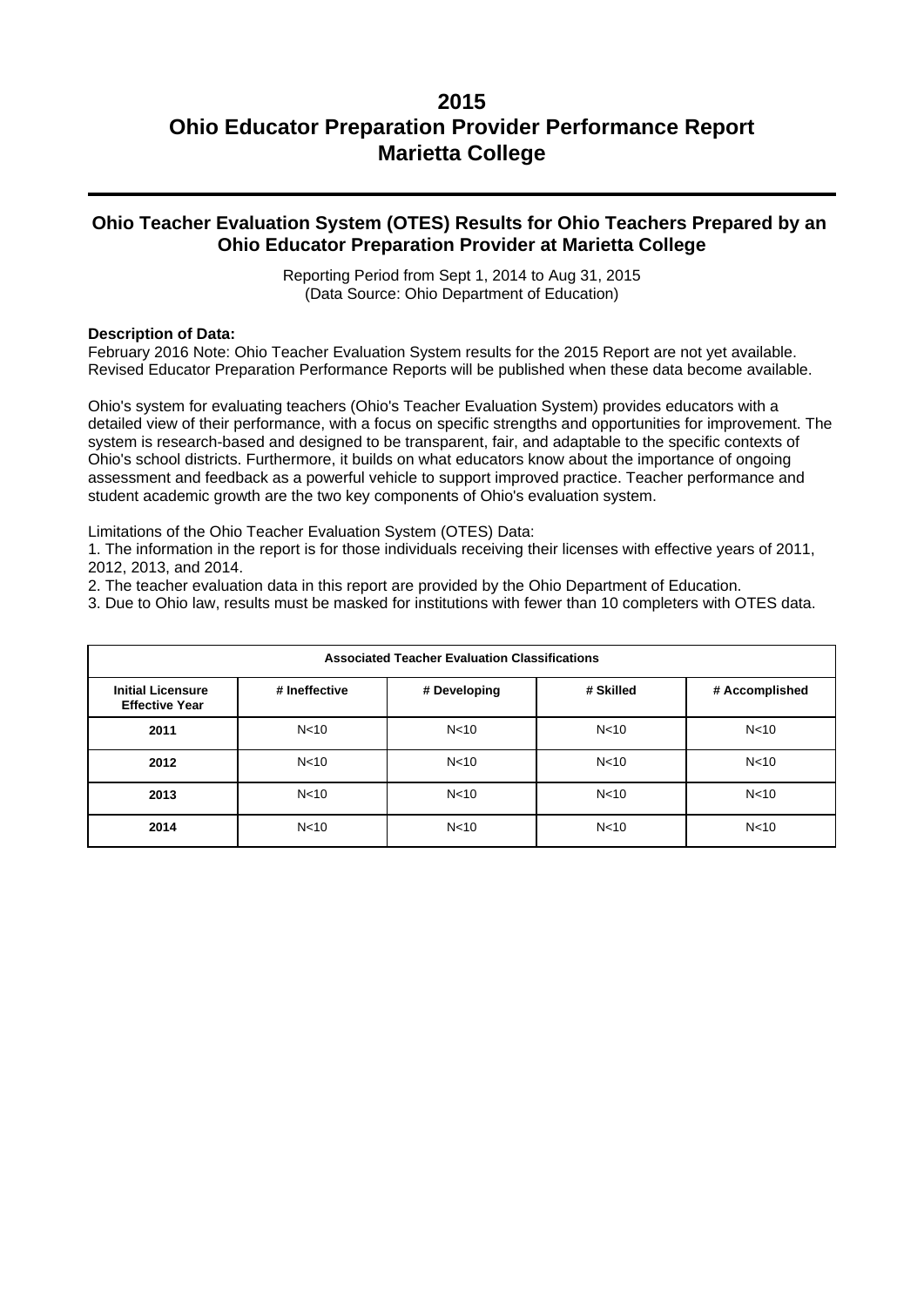## **Ohio Principal Evaluation System (OPES) Results for Individuals Completing Principal Preparation Programs at Marietta College**

Reporting Period from Sept 1, 2014 to Aug 31, 2015 (Data Source: Ohio Department of Education)

#### **Description of Data:**

February 2016 Note: Ohio Principal Evaluation System results for the 2015 Report are not yet available. Revised Educator Preparation Performance Reports will be published when these data become available.

Ohio's system for evaluating principals (Ohio's Principal Evaluation System) provides building leaders with adetail view of their performance, with a focus on specific strengths and opportunities for improvement.

The Ohio Principal Evaluation System (OPES) data reported here are limited in that the information in the report is for those individuals receiving their licenses with effective years of 2011, 2012, 2013, and 2014.

| <b>Associated Principal Evaluation Classifications</b>                                                            |           |    |           |           |  |
|-------------------------------------------------------------------------------------------------------------------|-----------|----|-----------|-----------|--|
| # Skilled<br><b>Initial Licensure</b><br># Ineffective<br># Developing<br># Accomplished<br><b>Effective Year</b> |           |    |           |           |  |
| <b>NA</b>                                                                                                         | <b>NA</b> | NA | <b>NA</b> | <b>NA</b> |  |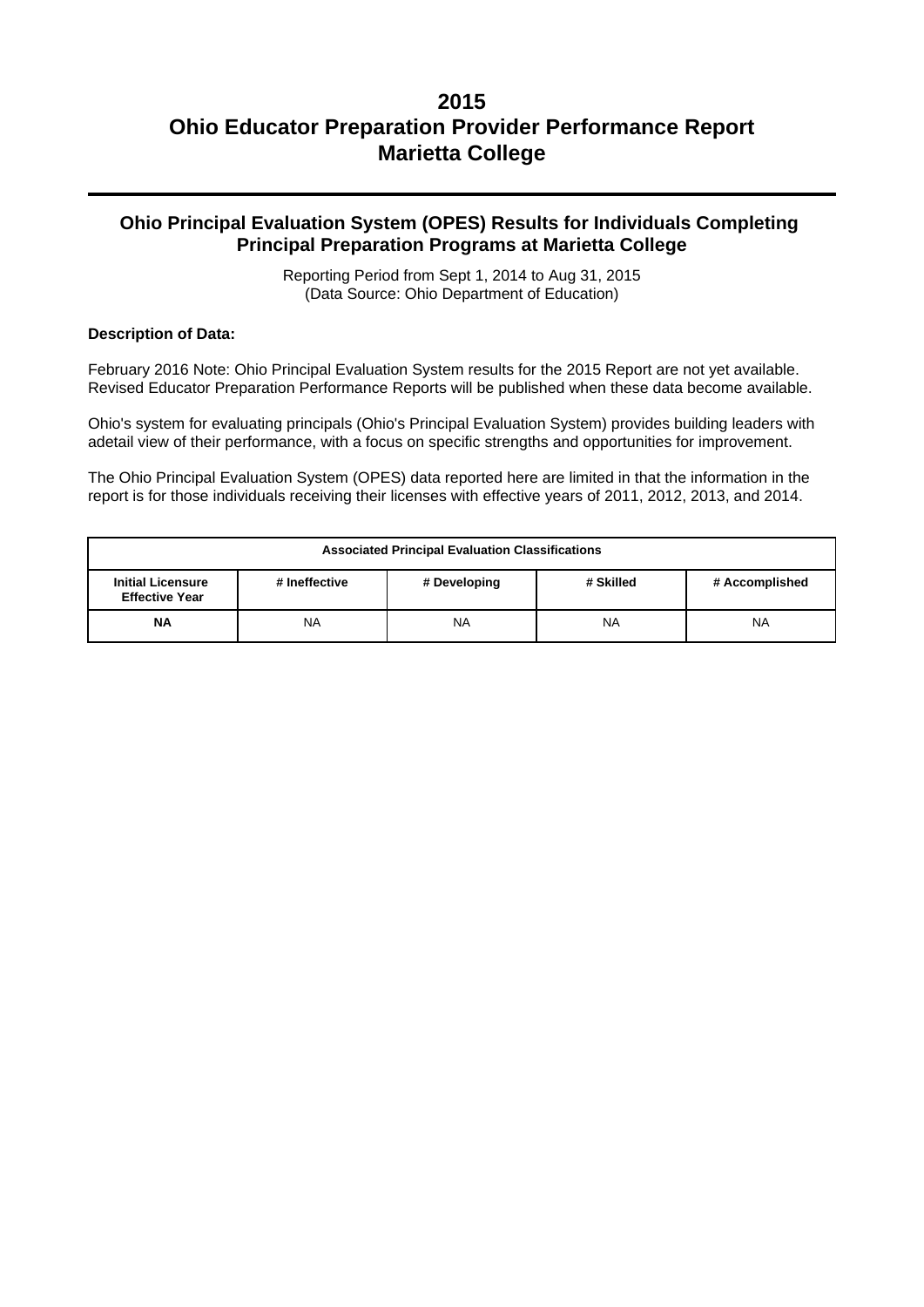## **Field and Clinical Experiences for Candidates at Marietta College**

Reporting Period from Sept 1, 2014 to Aug 31, 2015 (Data Source: Marietta College)

#### **Description of Data:**

Ohio requires that educator candidates complete field and clinical experiences in school settings as part of their preparation. These experiences include early and ongoing field-based opportunities and the culminating pre-service clinical experience commonly referred to as "student teaching." The specific requirements beyond the requisite statewide minimums for these placements vary by institution and by program. The information below is calculated based on data reported by Ohio Educator Preparation Providers.

| <b>Teacher Preparation Programs</b>                                                                                 |                     |  |  |  |
|---------------------------------------------------------------------------------------------------------------------|---------------------|--|--|--|
| <b>Field/Clinical Experience Element</b>                                                                            | <b>Requirements</b> |  |  |  |
| Require edTPA National Scoring from candidates in teacher preparation programs at the<br>institution                | v                   |  |  |  |
| Minimum number of field/clinical hours required of candidates in teacher preparation programs<br>at the institution | 180                 |  |  |  |
| Maximum number of field/clinical hours required of candidates in teacher preparation<br>programs at the institution | 300                 |  |  |  |
| Average number of weeks required to teach full-time within the student teaching experience at<br>the institution    | 14                  |  |  |  |
| Percentage of teacher candidates who satisfactorily completed student teaching                                      | 100%                |  |  |  |

| <b>Principal Preparation Programs</b>                                               |                     |  |  |  |
|-------------------------------------------------------------------------------------|---------------------|--|--|--|
| <b>Field/Clinical Experience Element</b>                                            | <b>Requirements</b> |  |  |  |
| Total number of field/clinical weeks required of principal candidates in internship | <b>NA</b>           |  |  |  |
| Number of candidates admitted to internship                                         | <b>NA</b>           |  |  |  |
| Number of candidates completing internship                                          | <b>NA</b>           |  |  |  |
| Percentage of principal candidates who satisfactorily completed internship          | <b>NA</b>           |  |  |  |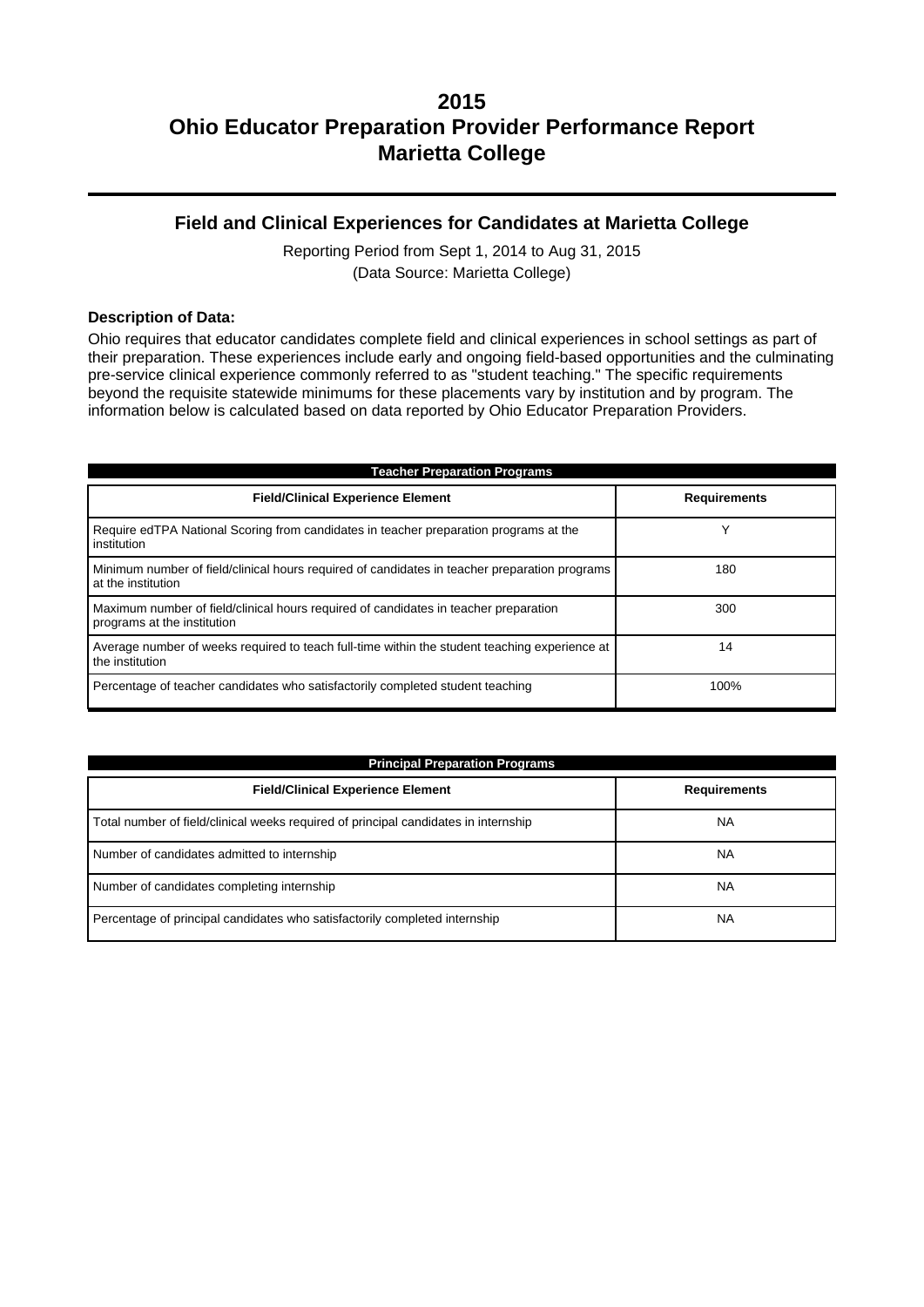### **Ohio Educator Licensure Examination Pass Rates at Marietta College**

Reporting Period from Sept 1, 2013 to Aug 31, 2014 (Data Source: USDOE Title II Report)

#### **Description of Data:**

Ohio educator licensure requirements include passage of all requisite licensure examinations at the state determined cut score. The reported results reflect Title II data, and therefore represent pass rate data solely for initial licenses.

Further, because the data are gathered from the Title II reports, there is a one year lag in accessing the data. Teacher licensure pass rate data are the only reported metric for which the data do not reflect the reporting year 2014-2015.

| <b>Teacher Licensure Tests</b>               |  |  |  |  |
|----------------------------------------------|--|--|--|--|
| <b>Summary Rating: Effective</b>             |  |  |  |  |
| <b>Completers Tested</b><br><b>Pass Rate</b> |  |  |  |  |
| 29<br>100%                                   |  |  |  |  |

## **Ohio Principal Licensure Examination Pass Rates at Marietta College**

Reporting Period from Sept 1, 2014 to Aug 31, 2015 (Data Source: Marietta College)

#### **Description of Data:**

Ohio requires that principal candidates pass the requisite state examination to be recommended for licensure. The 2014-2015 program completer pass rates are reported by each Ohio educator preparation provider.

| <b>Principal Licensure Tests</b>             |           |  |  |  |
|----------------------------------------------|-----------|--|--|--|
| <b>Completers Tested</b><br><b>Pass Rate</b> |           |  |  |  |
| <b>NA</b>                                    | <b>NA</b> |  |  |  |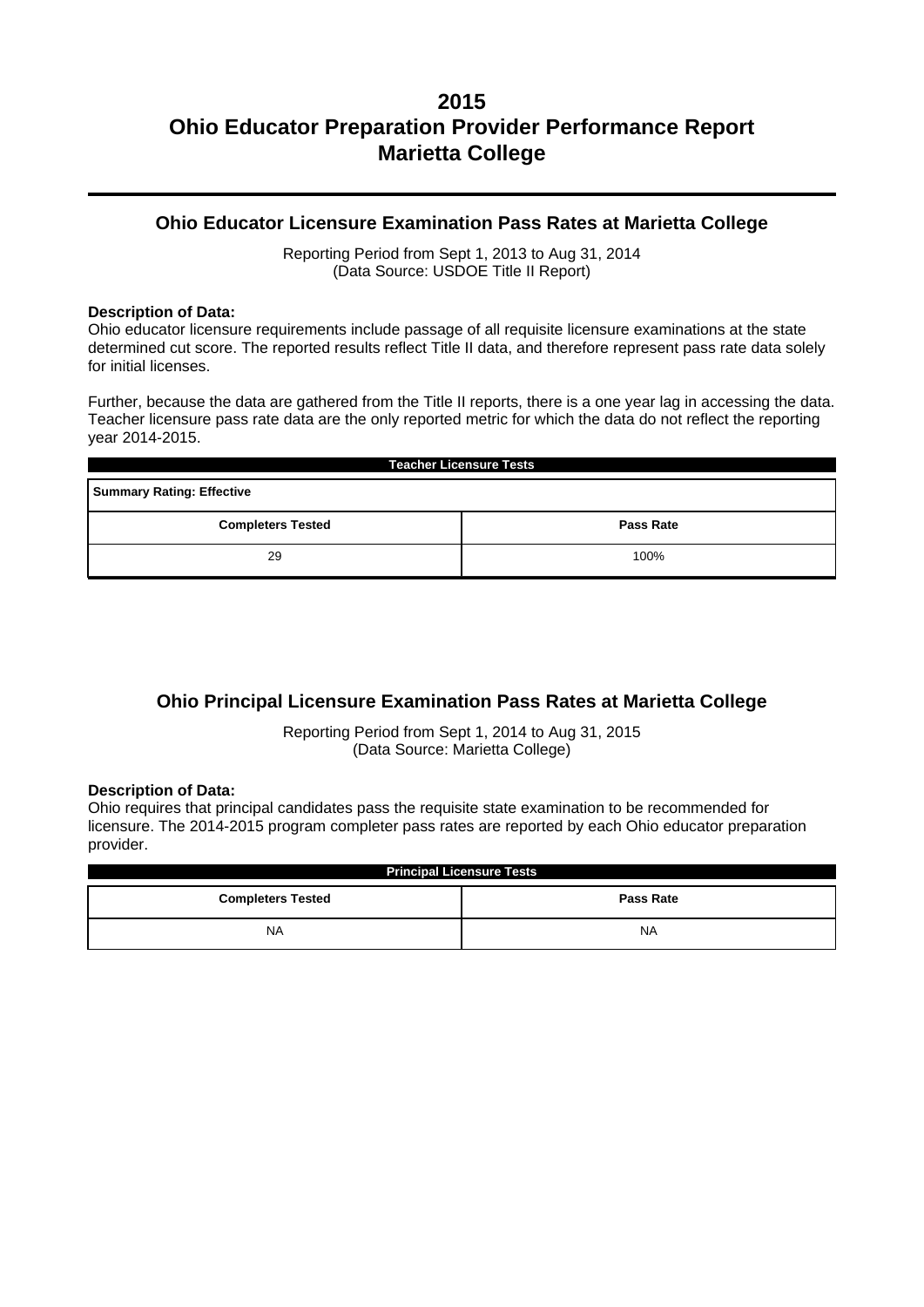### **Value-Added Data for Students Taught by Teachers Prepared by Ohio Educator Preparation Providers at Marietta College**

Reporting Period from Sept 1, 2014 to Aug 31, 2015

#### **Description of Data:**

February 2016 Note: Value-Added results for the 2015 Report are not yet available. Revised Educator Preparation Performance Reports will be published when these data become available.

Ohio's value-added data system provides information on student academic gains. As a vital component of Ohio's accountability system, districts and educators have access to an extensive array of diagnostic data through the Education Value-Added Assessment System (EVAAS). Schools can demonstrate through valueadded data that many of their students are achieving significant progress. Student growth measures also provide students and parents with evidence of the impact of their efforts. Educators and schools further use value-added data to inform instructional practices.

Limitations of the Value-Added Data:

1. The information in the report is for those individuals receiving their licenses with effective years of, 2011, 2012, 2013, and 2014.

2. The value-added data in this report are those reported by Ohio's Education Value-Added Assessment System (EVAAS) based on reading and mathematics achievement tests in grades 4-8.

3. For Educator Preparation Providers with fewer than 10 linked teachers or principals with value-added data, only the number (N) is reported.

| Initial Licensure Effective Years     | 2011, 2012, 2013, 2014                      | <b>Associated Value-Added Classifications</b> |                      |         |                        |                        |
|---------------------------------------|---------------------------------------------|-----------------------------------------------|----------------------|---------|------------------------|------------------------|
| <b>Employed as</b><br><b>Teachers</b> | <b>Teachers with</b><br>Value-Added<br>Data | <b>Most Effective</b>                         | <b>Above Average</b> | Average | Approaching<br>Average | <b>Least Effective</b> |
| 39                                    | 21                                          | $N=6$                                         | $N=2$                | $N=9$   | $N=3$                  | $N=1$                  |
|                                       |                                             | 29%                                           | 10%                  | 43%     | 14%                    | 5%                     |

#### **Value-Added Data for Marietta College-Prepared Teachers**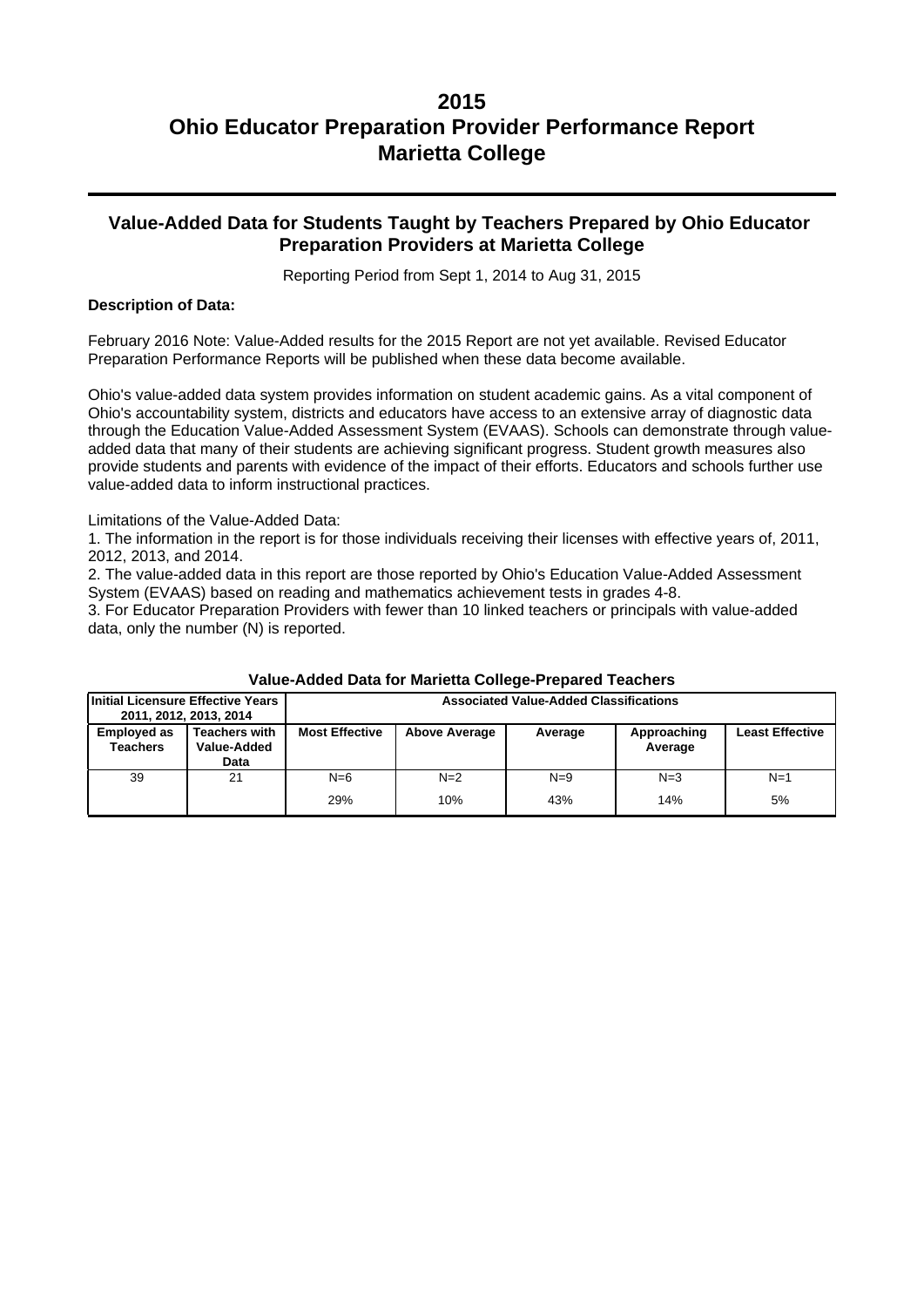### **Demographic Information for Schools where Marietta College-Prepared Teachers with Value-Added Data Serve**

| <b>Teachers Serving by School Level</b> |                      |                           |                    |                |  |
|-----------------------------------------|----------------------|---------------------------|--------------------|----------------|--|
| <b>Elementary School</b>                | <b>Middle School</b> | <b>Junior High School</b> | <b>High School</b> | No School Type |  |
| $N = 12$                                | $N=4$                | <b>NA</b>                 | $N=5$              | <b>NA</b>      |  |
| 57%                                     | 19%                  | <b>NA</b>                 | 24%                | <b>NA</b>      |  |

| <b>Teachers Serving by School Type</b> |                      |                    |                                   |  |  |
|----------------------------------------|----------------------|--------------------|-----------------------------------|--|--|
| <b>Community School</b>                | <b>Public School</b> | <b>STEM School</b> | <b>Educational Service Center</b> |  |  |
| $N=1$                                  | $N = 20$             | <b>NA</b>          | <b>NA</b>                         |  |  |
| 5%                                     | 95%                  | <b>NA</b>          | <b>NA</b>                         |  |  |

| Teachers Serving by Overall Letter Grade of Building Value-Added |       |       |           |       |           |
|------------------------------------------------------------------|-------|-------|-----------|-------|-----------|
| A                                                                | в     | ີ     |           |       | <b>NR</b> |
| $N = 14$                                                         | $N=1$ | $N=1$ | <b>NA</b> | $N=3$ | $N=2$     |
| 67%                                                              | 5%    | 5%    | <b>NA</b> | 14%   | 10%       |

| <b>Teachers Serving by Minority Enrollment by Quartiles</b> |                             |                            |                     |  |  |
|-------------------------------------------------------------|-----------------------------|----------------------------|---------------------|--|--|
| <b>High Minority</b>                                        | <b>Medium-High Minority</b> | <b>Medium-Low Minority</b> | <b>Low Minority</b> |  |  |
| $N=2$                                                       | $N=5$                       | $N=4$                      | $N = 10$            |  |  |
| 10%                                                         | 24%                         | 19%                        | 48%                 |  |  |

| <b>Teachers Serving by Poverty Level by Quartiles</b> |                            |                           |                    |  |  |
|-------------------------------------------------------|----------------------------|---------------------------|--------------------|--|--|
| <b>High Poverty</b>                                   | <b>Medium-High Poverty</b> | <b>Medium-Low Poverty</b> | <b>Low Poverty</b> |  |  |
| $N=4$                                                 | $N=9$                      | $N=5$                     | $N=3$              |  |  |
| 19%                                                   | 43%                        | 24%                       | 14%                |  |  |

**\* Due to the preliminary nature of the data and staffing at ESC/district level, certain demographic variables have not been reported for some schools.**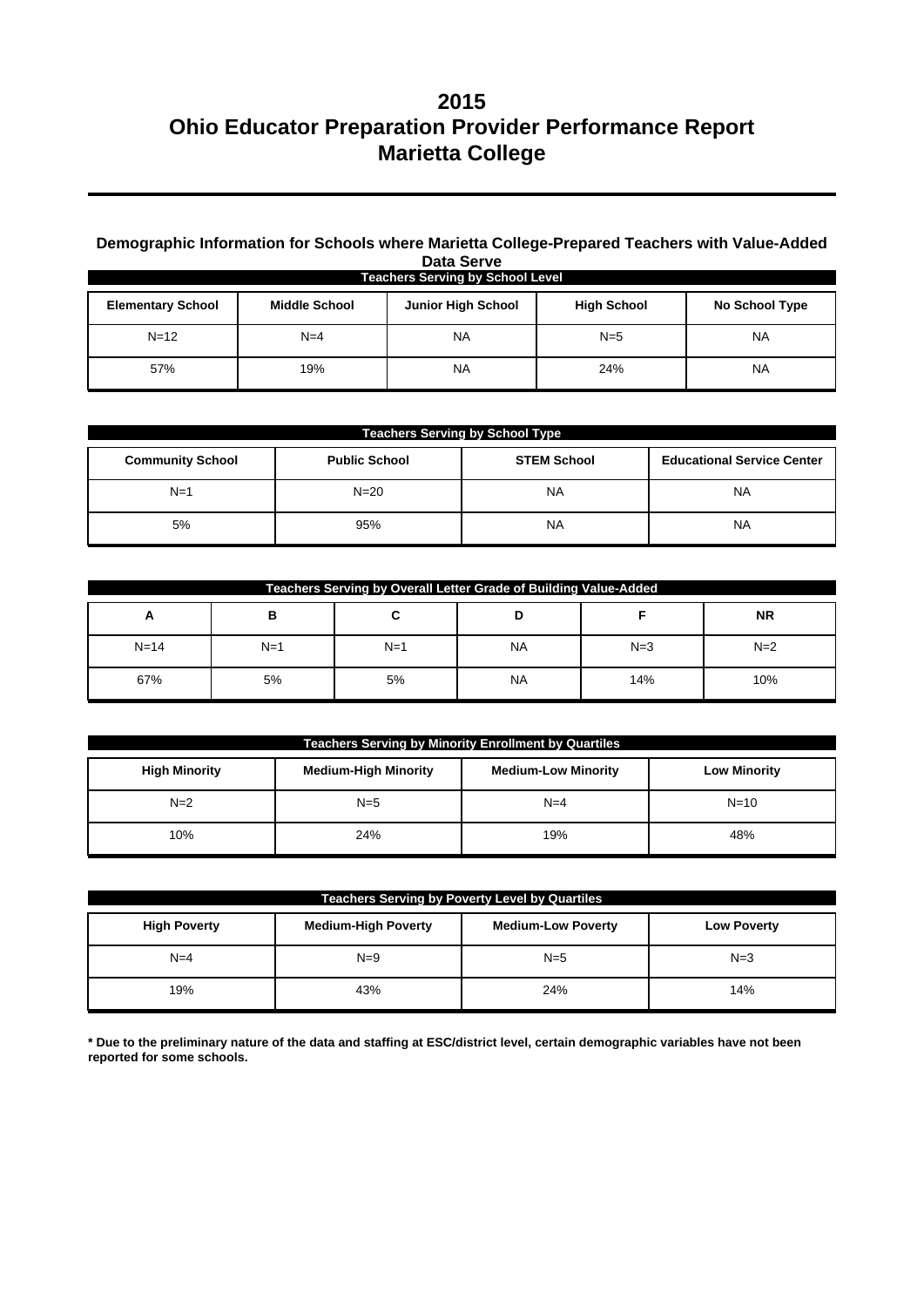| Value-Added Data for Marietta College-Prepared Principals |                                                    |                                                                    |           |           |           |           |           |
|-----------------------------------------------------------|----------------------------------------------------|--------------------------------------------------------------------|-----------|-----------|-----------|-----------|-----------|
| <b>Initial Licensure Effective</b>                        | Years 2011, 2012, 2013, 2014                       | Principals Serving by Letter Grade of Overall Building Value-Added |           |           |           |           |           |
| <b>Principals</b>                                         | Employed as Principals with<br>Value-Added<br>Data | А                                                                  | в         | С         | D         |           | <b>NR</b> |
| <b>NA</b>                                                 | <b>NA</b>                                          | NA                                                                 | <b>NA</b> | <b>NA</b> | <b>NA</b> | <b>NA</b> | <b>NA</b> |
|                                                           |                                                    | <b>NA</b>                                                          | <b>NA</b> | <b>NA</b> | <b>NA</b> | NA        | <b>NA</b> |

### **Demographic Information for Schools where Marietta College-Prepared Principals with Value-Added Data Serve**

| <b>Principals Serving by School Level</b> |                                                   |           |                    |                |  |  |  |  |
|-------------------------------------------|---------------------------------------------------|-----------|--------------------|----------------|--|--|--|--|
| <b>Elementary School</b>                  | <b>Junior High School</b><br><b>Middle School</b> |           | <b>High School</b> | No School Type |  |  |  |  |
| NA                                        | <b>NA</b>                                         | <b>NA</b> | ΝA                 | <b>NA</b>      |  |  |  |  |
| NA                                        | <b>NA</b>                                         | <b>NA</b> | ΝA                 | <b>NA</b>      |  |  |  |  |

| Principals Serving by School Type |                      |                    |                                   |  |  |  |
|-----------------------------------|----------------------|--------------------|-----------------------------------|--|--|--|
| <b>Community School</b>           | <b>Public School</b> | <b>STEM School</b> | <b>Educational Service Center</b> |  |  |  |
| <b>NA</b>                         | NA.                  | <b>NA</b>          | <b>NA</b>                         |  |  |  |
| <b>NA</b>                         | NA                   | <b>NA</b>          | ΝA                                |  |  |  |

| Principals Serving by Overall Letter Grade of School |   |  |  |  |           |  |  |
|------------------------------------------------------|---|--|--|--|-----------|--|--|
| n                                                    | в |  |  |  | <b>NR</b> |  |  |
| Not Available Until 2018                             |   |  |  |  |           |  |  |

| <b>Principals Serving by Minority Enrollment by Quartiles</b>                                            |           |           |           |  |  |  |
|----------------------------------------------------------------------------------------------------------|-----------|-----------|-----------|--|--|--|
| <b>Medium-High Minority</b><br><b>Medium-Low Minority</b><br><b>High Minority</b><br><b>Low Minority</b> |           |           |           |  |  |  |
| <b>NA</b>                                                                                                | <b>NA</b> | <b>NA</b> | <b>NA</b> |  |  |  |
| <b>NA</b>                                                                                                | <b>NA</b> | <b>NA</b> | <b>NA</b> |  |  |  |

| <b>Principals Serving by Poverty Level by Quartiles</b>                                              |           |           |           |  |  |  |
|------------------------------------------------------------------------------------------------------|-----------|-----------|-----------|--|--|--|
| <b>Medium-High Poverty</b><br><b>Medium-Low Poverty</b><br><b>High Poverty</b><br><b>Low Poverty</b> |           |           |           |  |  |  |
| <b>NA</b>                                                                                            | <b>NA</b> | <b>NA</b> | <b>NA</b> |  |  |  |
| <b>NA</b>                                                                                            | <b>NA</b> | <b>NA</b> | <b>NA</b> |  |  |  |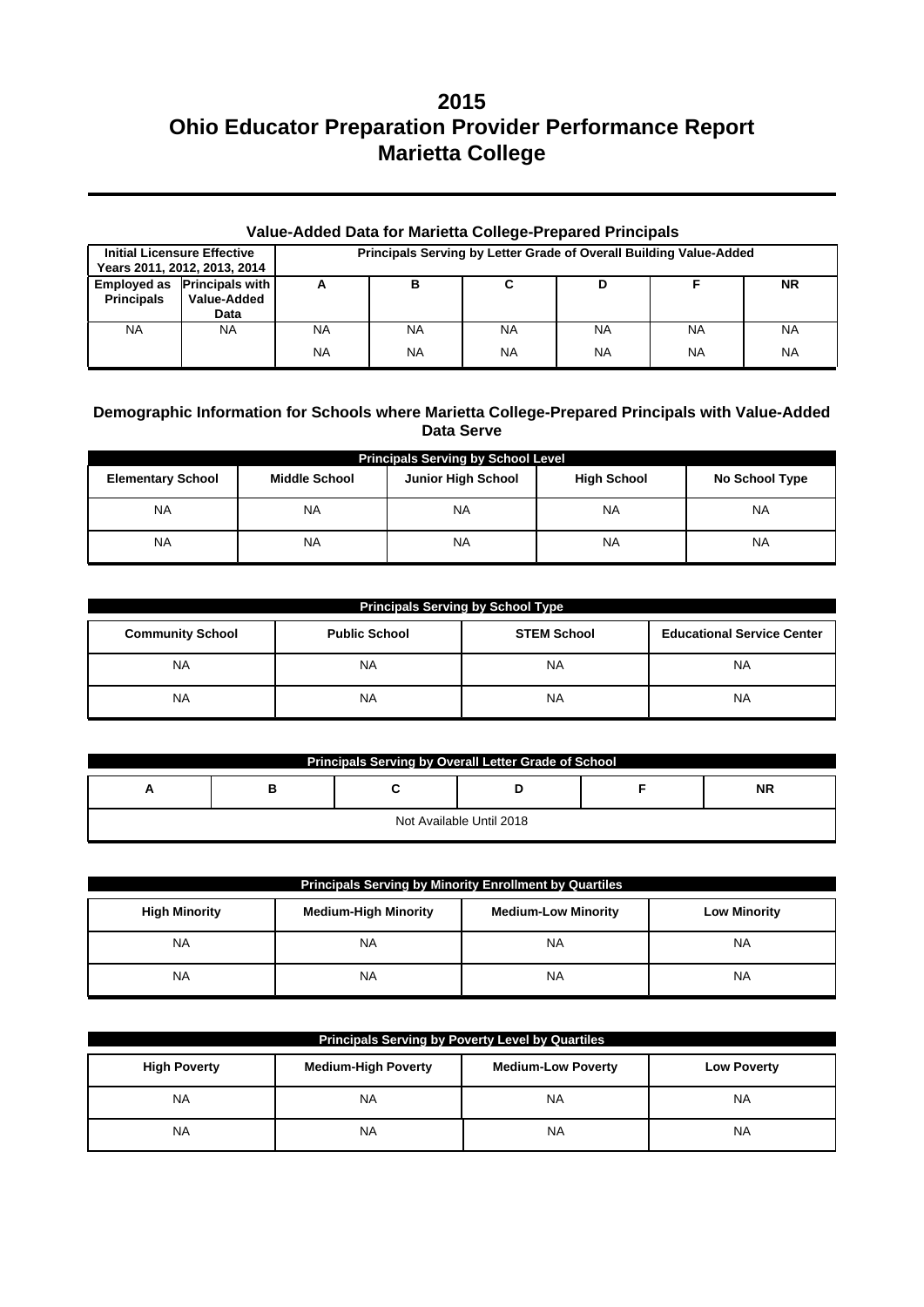### **Marietta College Candidate Academic Measures**

Reporting Period from Sept 1, 2014 to Aug 31, 2015 (Data Source:Marietta College)

#### **Description of Data:**

The data in this section reflect provider practices in making admission decisions based on applicant performance on assessments and other indicators considered to be predictive of future academic and professional success. In the "Academic Measures" portion of this section, if a particular measure is not applicable to a particular level of delivery (undergraduate, post-baccalaureate, graduate) the table reflects "NA". In the "Dispositional Assessments and Other Measures" portion of this section, if the provider did not indicate using a particular measure, OR if the institution does not offer a program at the designated level of delivery, the table reflects "N".

#### **Teacher Preparation Programs**

|                            |                   |                                  | <b>Candidates Admitted</b><br><b>Candidates Enrolled</b> |                                  |                         |                            | <b>Candidates Completing</b> |
|----------------------------|-------------------|----------------------------------|----------------------------------------------------------|----------------------------------|-------------------------|----------------------------|------------------------------|
| Academic<br><b>Measure</b> | Required<br>Score | <b>Number</b><br><b>Admitted</b> | Average<br><b>Score</b>                                  | <b>Number</b><br><b>Enrolled</b> | Average<br><b>Score</b> | <b>Number</b><br>Completed | Average<br><b>Score</b>      |
| <b>ACT Composite</b>       | $U=23$            | $U=25$                           | $U = 24.96$                                              | $U=38$                           | $U = 25.38$             | $U=12$                     | $U = 26.42$                  |
| Score                      | $P = NA$          | $P=NA$                           | $P = NA$                                                 | $P = NA$                         | $P=NA$                  | $P=NA$                     | $P = NA$                     |
|                            | $G = NA$          | $G = NA$                         | $G = NA$                                                 | $G = NA$                         | $G = NA$                | $G = NA$                   | $G = NA$                     |
| <b>ACT English</b>         | $U=22$            | $U=25$                           | $U = 25.04$                                              | $U = 38$                         | $U = 25.27$             | $U=12$                     | $U = 23.58$                  |
| <b>Subscore</b>            | $P=NA$            | $P=NA$                           | $P=NA$                                                   | $P=NA$                           | $P = NA$                | $P=NA$                     | $P=NA$                       |
|                            | $G = NA$          | $G = NA$                         | $G = NA$                                                 | $G = NA$                         | $G = NA$                | $G = NA$                   | $G = NA$                     |
| <b>ACT Math</b>            | $U=22$            | $U=25$                           | $U = 24.19$                                              | $U = 38$                         | $U = 24.18$             | $U=12$                     | $U = 24.17$                  |
| <b>Subscore</b>            | $P = NA$          | $P=NA$                           | $P = NA$                                                 | $P = NA$                         | $P=NA$                  | $P=NA$                     | $P = NA$                     |
|                            | $G = NA$          | $G = NA$                         | $G = NA$                                                 | $G = NA$                         | $G = NA$                | $G = NA$                   | $G = NA$                     |
| <b>ACT Reading</b>         | $U=22$            | $U=25$                           | $U = 25.68$                                              | $U = 38$                         | $U = 25.77$             | $U=12$                     | $U = 26.3$                   |
| <b>Subscore</b>            | $P = NA$          | $P = NA$                         | $P = NA$                                                 | $P=NA$                           | $P=NA$                  | $P = NA$                   | $P = NA$                     |
|                            | $G = NA$          | $G = NA$                         | $G = NA$                                                 | $G = NA$                         | $G = NA$                | $G = NA$                   | $G = NA$                     |
| <b>GPA - Graduate</b>      | $U = NA$          | $U=NA$                           | $U = NA$                                                 | $U = NA$                         | $U=NA$                  | $U=NA$                     | $U = NA$                     |
|                            | $P = NA$          | $P=NA$                           | $P=NA$                                                   | $P = NA$                         | $P=NA$                  | $P=NA$                     | $P=NA$                       |
|                            | $G = NA$          | $G = NA$                         | $G = NA$                                                 | $G = NA$                         | $G = NA$                | $G = NA$                   | $G = NA$                     |
| <b>GPA - High School</b>   | $U = NA$          | $U = NA$                         | $U = NA$                                                 | $U = NA$                         | $U=NA$                  | $U=NA$                     | $U = NA$                     |
|                            | $P = NA$          | $P=NA$                           | $P=NA$                                                   | $P=NA$                           | $P = NA$                | $P=NA$                     | $P=NA$                       |
|                            | $G = NA$          | $G = NA$                         | $G = NA$                                                 | $G = NA$                         | $G = NA$                | $G = NA$                   | $G = NA$                     |
| <b>GPA - Transfer</b>      | $U=NA$            | $U=NA$                           | $U=NA$                                                   | $U = NA$                         | $U=NA$                  | $U=NA$                     | $U=NA$                       |
|                            | $P = NA$          | $P = NA$                         | $P=NA$                                                   | $P = NA$                         | $P = NA$                | $P=NA$                     | $P=NA$                       |
|                            | $G = NA$          | $G = NA$                         | $G = NA$                                                 | $G = NA$                         | $G = NA$                | $G = NA$                   | $G = NA$                     |
| GPA-                       | $U=3$             | $U=36$                           | $\overline{U}$ =3.42                                     | $\overline{U}$ =60               | $U = 3.41$              | $U=19$                     | $U = 3.39$                   |
| Undergraduate              | $P=NA$            | $P=NA$                           | $P = NA$                                                 | $P = NA$                         | $P=NA$                  | $P = NA$                   | $P = NA$                     |
|                            | $G = NA$          | $G = NA$                         | $G = NA$                                                 | $G = NA$                         | $G = NA$                | $G = NA$                   | $G = NA$                     |
| <b>GRE Composite</b>       | $U = NA$          | $U = NA$                         | $U = NA$                                                 | $U = NA$                         | $U=NA$                  | $U=NA$                     | $U = NA$                     |
| Score                      | $P = NA$          | $P=NA$                           | $P = NA$                                                 | $P = NA$                         | $P = NA$                | $P=NA$                     | $P=NA$                       |
|                            | $G = NA$          | $G = NA$                         | $G = NA$                                                 | $G = NA$                         | $G = NA$                | $G = NA$                   | $G = NA$                     |
| <b>GRE Quantitative</b>    | $U = NA$          | $U = NA$                         | $U = NA$                                                 | $U = NA$                         | $U = NA$                | $U=NA$                     | $U = NA$                     |
| <b>Subscore</b>            | $P = NA$          | $P = NA$                         | $P = NA$                                                 | $P = NA$                         | $P = NA$                | $P=NA$                     | $P = NA$                     |
|                            | $G = NA$          | $G = NA$                         | G=NA                                                     | $G = NA$                         | $G = NA$                | $G = NA$                   | $G = NA$                     |
| <b>GRE Verbal</b>          | $U = NA$          | $U = NA$                         | $U = NA$                                                 | $U = NA$                         | $U = NA$                | $U=NA$                     | $U = NA$                     |
| <b>Subscore</b>            | $P=NA$            | $P = NA$                         | $P=NA$                                                   | $P = NA$                         | $P = NA$                | $P=NA$                     | $P=NA$                       |
|                            | G=NA              | G=NA                             | $G = NA$                                                 | G=NA                             | $G = NA$                | G=NA                       | G=NA                         |
| <b>GRE Writing</b>         | $U = NA$          | $U = NA$                         | $U = NA$                                                 | $U = NA$                         | $U=NA$                  | $U=NA$                     | $U = NA$                     |
| <b>Subscore</b>            | $P = NA$          | $P=NA$                           | $P=NA$                                                   | $P = NA$                         | $P = NA$                | $P=NA$                     | $P = NA$                     |
|                            | $G = NA$          | $G = NA$                         | $G = NA$                                                 | $G = NA$                         | $G = NA$                | $G = NA$                   | $G = NA$                     |
| <b>MAT</b>                 | $U = NA$          | $U = NA$                         | $U = NA$                                                 | $U = NA$                         | $U = NA$                | $U=NA$                     | $U = NA$                     |
|                            | $P = NA$          | $P=NA$                           | $P = NA$                                                 | $P = NA$                         | $P = NA$                | $P=NA$                     | $P = NA$                     |
|                            | G=NA              | G=NA                             | $G = NA$                                                 | $G = NA$                         | $G = NA$                | $G = NA$                   | $G = NA$                     |
| <b>Praxis CORE Math</b>    | $U = 150$         | $U=N<10$                         | $U=N<10$                                                 | $U=N<10$                         | $U=N<10$                | $U=N<10$                   | $U=N<10$                     |
|                            | $P = NA$          | $P=NA$                           | $P=NA$                                                   | $P = NA$                         | $P = NA$                | $P=NA$                     | $P = NA$                     |
|                            | $G = NA$          | $G = NA$                         | $G = NA$                                                 | $G = NA$                         | $G = NA$                | $G = NA$                   | $G = NA$                     |

#### **U=Undergraduate P=Post-Baccalaureate G=Graduate**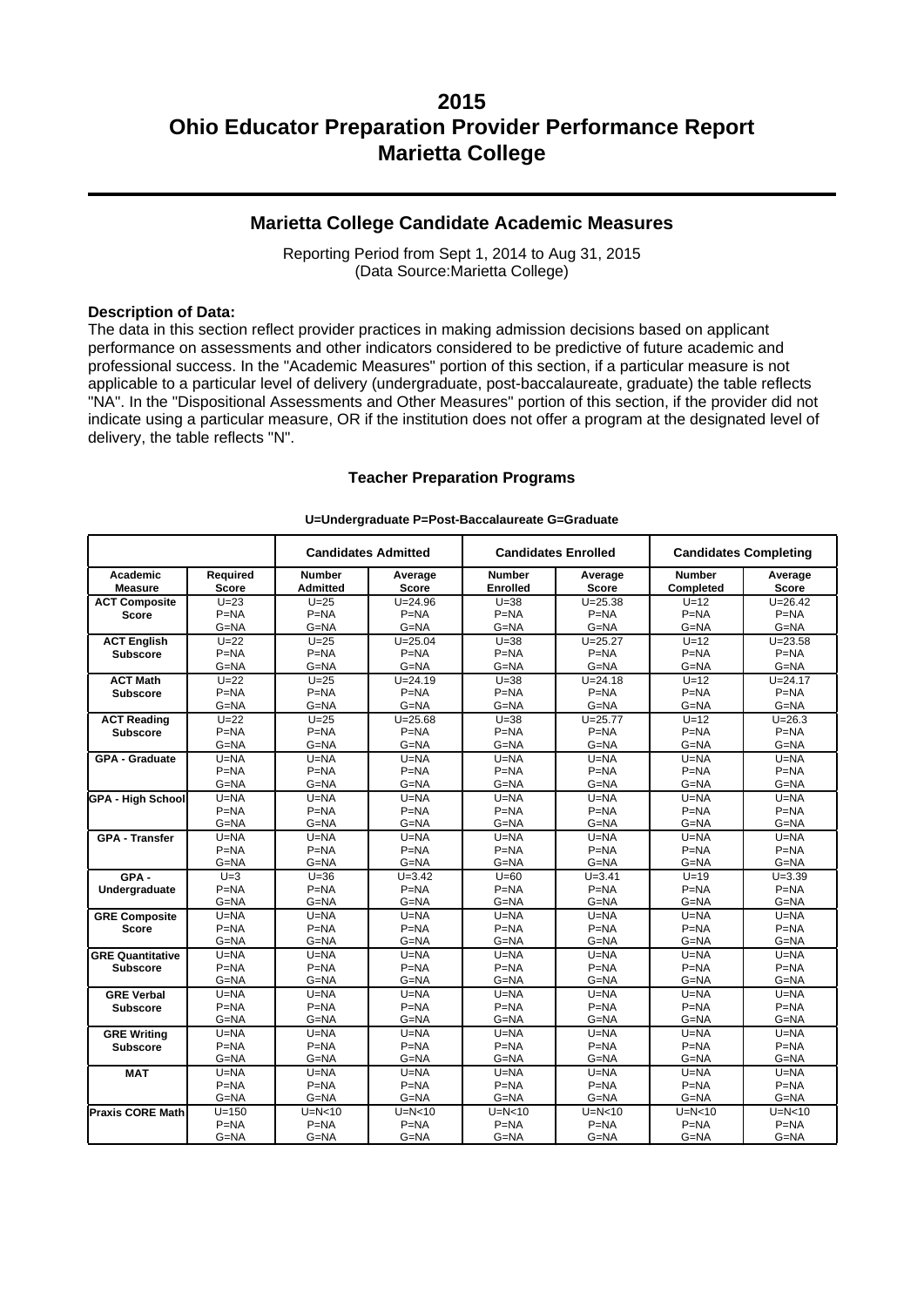|                             |                                            |                                  | <b>Candidates Admitted</b><br><b>Candidates Enrolled</b> |                                  | <b>Candidates Completing</b> |                                   |                  |
|-----------------------------|--------------------------------------------|----------------------------------|----------------------------------------------------------|----------------------------------|------------------------------|-----------------------------------|------------------|
| Academic<br><b>Measure</b>  | Required<br><b>Score</b>                   | <b>Number</b><br><b>Admitted</b> | Average<br><b>Score</b>                                  | <b>Number</b><br><b>Enrolled</b> | Average<br><b>Score</b>      | <b>Number</b><br><b>Completed</b> | Average<br>Score |
| <b>Praxis CORE</b>          | $U = 156$                                  | $U=N<10$                         | $U=N<10$                                                 | $U=N<10$                         | $U=N<10$                     | $U=N<10$                          | $U=N<10$         |
| Reading                     | $P=NA$                                     | $P = NA$                         | $P = NA$                                                 | $P = NA$                         | $P = NA$                     | $P = NA$                          | $P=NA$           |
|                             | $G = NA$                                   | $G = NA$                         | G=NA                                                     | $G = NA$                         | $G = NA$                     | G=NA                              | G=NA             |
| <b>Praxis CORE</b>          | $U = 162$                                  | $U=N<10$                         | $U=N<10$                                                 | $U=N<10$                         | $U=N<10$                     | $U=N<10$                          | $U=N<10$         |
|                             | $P=NA$                                     | $P = NA$                         | $P=NA$                                                   | $P = NA$                         | $P = NA$                     | $P = NA$                          | $P=NA$           |
| Writing                     | G=NA                                       | $G = NA$                         | $G = NA$                                                 | $G = NA$                         | $G = NA$                     | $G = NA$                          | $G = NA$         |
|                             | $U = 174$                                  |                                  | $U=N<10$                                                 | $U=16$                           | $U = 176.45$                 | $U=N<10$                          | $U=N<10$         |
| <b>Praxis I Math</b>        | $P=NA$                                     | $U=N<10$<br>$P=NA$               | $P=NA$                                                   | $P = NA$                         | $P = NA$                     | $P = NA$                          | $P=NA$           |
|                             |                                            |                                  |                                                          |                                  |                              |                                   |                  |
|                             | G=NA                                       | G=NA                             | G=NA                                                     | $G = NA$                         | $G = NA$                     | G=NA                              | G=NA             |
| <b>Praxis I Reading</b>     | $U = 175$                                  | $U=N<10$                         | $U=N<10$                                                 | $U=16$                           | $U = 177.42$                 | $U=N<10$                          | $U=N<10$         |
|                             | $P=NA$                                     | $P=NA$                           | $P=NA$                                                   | $P = NA$                         | $P = NA$                     | $P = NA$                          | $P=NA$           |
|                             | G=NA                                       | $G = NA$                         | $G = NA$                                                 | $G = NA$                         | $G = NA$                     | G=NA                              | G=NA             |
| <b>Praxis I Writing</b>     | $U = 173$                                  | $U=N<10$                         | $U=N<10$                                                 | $U=16$                           | $U = 175.73$                 | $U=N<10$                          | $U=N<10$         |
|                             | $P=NA$                                     | $P = NA$                         | $P = NA$                                                 | $P = NA$                         | $P = NA$                     | $P = NA$                          | $P=NA$           |
|                             | $G = NA$                                   | G=NA                             | $G = NA$                                                 | G=NA                             | $G = NA$                     | $G = NA$                          | G=NA             |
| Praxis II                   | U=NA                                       | $U = NA$                         | $U = NA$                                                 | $U = NA$                         | $U = NA$                     | $U = NA$                          | $U = NA$         |
|                             | $P=NA$                                     | $P = NA$                         | $P = NA$                                                 | $P = NA$                         | $P = NA$                     | $P = NA$                          | $P=NA$           |
|                             | G=NA                                       | $G = NA$                         | $G = NA$                                                 | $G = NA$                         | $G = NA$                     | $G = NA$                          | G=NA             |
| <b>SAT Composite</b>        | $U = 1070$                                 | $U=N<10$                         | $U=N<10$                                                 | $U=N10$                          | $U=N<10$                     | $U=N<10$                          | $U=N<10$         |
| <b>Score</b>                | $P = NA$                                   | $P = NA$                         | $P = NA$                                                 | $P = NA$                         | $P = NA$                     | $P = NA$                          | $P=NA$           |
|                             | G=NA                                       | $G = NA$                         | $G = NA$                                                 | $G = NA$                         | $G = NA$                     | $G = NA$                          | G=NA             |
| <b>SAT Quantitative</b>     | $U = 520$                                  | $U=N<10$                         | $U=N<10$                                                 | $U=N<10$                         | $U=N<10$                     | $U=N<10$                          | $U=N<10$         |
| <b>Subscore</b>             | $P=NA$                                     | $P = NA$                         | $P = NA$                                                 | $P = NA$                         | $P = NA$                     | $P = NA$                          | $P=NA$           |
|                             | G=NA                                       | G=NA                             | G=NA                                                     | G=NA                             | $G = NA$                     | G=NA                              | G=NA             |
| <b>SAT Verbal</b>           | $U = 450$                                  | $U=N<10$                         | $U=N<10$                                                 | $U=N<10$                         | $U=N<10$                     | $U=N<10$                          | $U=N<10$         |
| <b>Subscore</b>             | $P = NA$                                   | $P = NA$                         | $P = NA$                                                 | $P = NA$                         | $P = NA$                     | $P = NA$                          | $P = NA$         |
|                             | G=NA                                       | $G = NA$                         | $G = NA$                                                 | $G = NA$                         | $G = NA$                     | $G = NA$                          | G=NA             |
| <b>SAT Writing</b>          | $U = NA$                                   | $U = NA$                         | U=NA                                                     | $U = NA$                         | $U = NA$                     | $U=NA$                            | $U = NA$         |
| <b>Subscore</b>             | $P = NA$                                   | $P = NA$                         | $P = NA$                                                 | $P = NA$                         | $P = NA$                     | $P = NA$                          | $P=NA$           |
|                             | G=NA                                       | $G = NA$                         | G=NA                                                     | $G = NA$                         | G=NA                         | $G = NA$                          | G=NA             |
| <b>Other Criteria</b>       |                                            | Undergraduate                    |                                                          | Post-Baccalaureate               |                              | Graduate                          |                  |
|                             |                                            |                                  |                                                          | N                                |                              | N                                 |                  |
|                             | <b>Dispositional Assessment</b>            | Y                                |                                                          |                                  |                              |                                   |                  |
|                             | <b>EMPATHY/Omaha Interview</b>             | N                                |                                                          | ${\sf N}$                        |                              | N                                 |                  |
|                             | Essay                                      | N                                |                                                          | N                                |                              | N                                 |                  |
|                             | <b>High School Class Rank</b>              | <b>NA</b>                        |                                                          | <b>NA</b>                        |                              | <b>NA</b>                         |                  |
|                             | <b>Interview</b>                           |                                  | N                                                        | ${\sf N}$                        |                              | N                                 |                  |
|                             | <b>Letter of Commitment</b>                |                                  | Ν                                                        | N                                |                              | N                                 |                  |
|                             | Letter of Recommendation                   |                                  | N                                                        | Ν                                |                              | Ν                                 |                  |
|                             | <b>Myers-Briggs Type Indicator</b>         |                                  | <b>NA</b>                                                |                                  | N                            | N                                 |                  |
|                             |                                            |                                  |                                                          |                                  |                              |                                   |                  |
| Portfolio                   |                                            |                                  | N                                                        |                                  | N                            | N                                 |                  |
| <b>Prerequisite Courses</b> |                                            |                                  | N                                                        |                                  | N                            | N                                 |                  |
|                             | <b>SRI Teacher Perceiver</b>               |                                  | <b>NA</b>                                                | <b>NA</b>                        |                              | N                                 |                  |
|                             | Superintendent Statement of<br>Sponsorship |                                  | <b>NA</b>                                                | <b>NA</b>                        |                              | ${\sf N}$                         |                  |
|                             | <b>Teacher Insight</b>                     |                                  | N                                                        | $\mathsf{N}$                     |                              | ${\sf N}$                         |                  |
|                             |                                            |                                  |                                                          |                                  |                              |                                   |                  |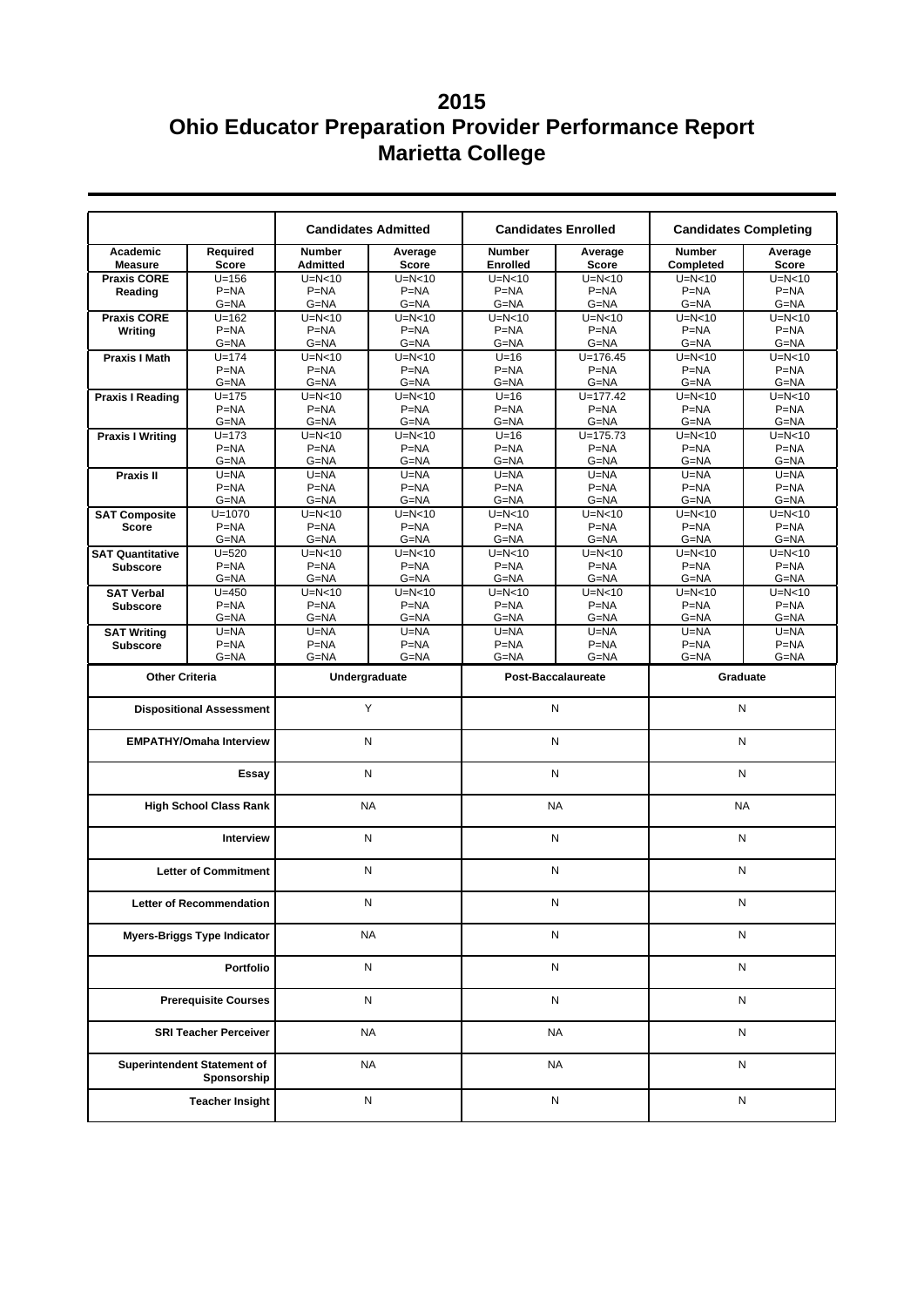|                                            |                          | <b>Candidates Admitted</b>       |                                 | <b>Candidates Enrolled</b>       |                  | <b>Candidates Completing</b> |                  |
|--------------------------------------------|--------------------------|----------------------------------|---------------------------------|----------------------------------|------------------|------------------------------|------------------|
| Academic<br><b>Measure</b>                 | Required<br><b>Score</b> | <b>Number</b><br><b>Admitted</b> | Average<br><b>Score</b>         | <b>Number</b><br><b>Enrolled</b> | Average<br>Score | <b>Number</b><br>Completed   | Average<br>Score |
| <b>Praxis I Math</b>                       | NA                       | <b>NA</b>                        | <b>NA</b>                       | <b>NA</b>                        | NA               | <b>NA</b>                    | <b>NA</b>        |
| <b>SAT Verbal</b><br><b>Subscore</b>       | <b>NA</b>                | <b>NA</b>                        | <b>NA</b>                       | <b>NA</b>                        | <b>NA</b>        | <b>NA</b>                    | <b>NA</b>        |
| GPA-<br>Undergraduate                      | <b>NA</b>                | <b>NA</b>                        | <b>NA</b>                       | <b>NA</b>                        | <b>NA</b>        | <b>NA</b>                    | <b>NA</b>        |
| <b>GRE Quantitative</b><br><b>Subscore</b> | <b>NA</b>                | <b>NA</b>                        | <b>NA</b>                       | <b>NA</b>                        | <b>NA</b>        | <b>NA</b>                    | <b>NA</b>        |
| <b>ACT English</b><br><b>Subscore</b>      | <b>NA</b>                | <b>NA</b>                        | <b>NA</b>                       | <b>NA</b>                        | <b>NA</b>        | <b>NA</b>                    | <b>NA</b>        |
| <b>Praxis I Reading</b>                    | <b>NA</b>                | <b>NA</b>                        | <b>NA</b>                       | <b>NA</b>                        | <b>NA</b>        | <b>NA</b>                    | <b>NA</b>        |
| <b>ACT Composite</b><br><b>Score</b>       | <b>NA</b>                | <b>NA</b>                        | <b>NA</b>                       | <b>NA</b>                        | <b>NA</b>        | <b>NA</b>                    | <b>NA</b>        |
| <b>ACT Reading</b><br><b>Subscore</b>      | <b>NA</b>                | <b>NA</b>                        | <b>NA</b>                       | <b>NA</b>                        | <b>NA</b>        | <b>NA</b>                    | <b>NA</b>        |
| <b>SAT Composite</b><br>Score              | <b>NA</b>                | <b>NA</b>                        | <b>NA</b>                       | <b>NA</b>                        | <b>NA</b>        | <b>NA</b>                    | <b>NA</b>        |
| <b>SAT Writing</b><br><b>Subscore</b>      | <b>NA</b>                | <b>NA</b>                        | <b>NA</b>                       | <b>NA</b>                        | <b>NA</b>        | <b>NA</b>                    | <b>NA</b>        |
| <b>GRE Composite</b><br><b>Score</b>       | <b>NA</b>                | <b>NA</b>                        | <b>NA</b>                       | <b>NA</b>                        | <b>NA</b>        | <b>NA</b>                    | <b>NA</b>        |
| <b>GPA - High School</b>                   | <b>NA</b>                | <b>NA</b>                        | <b>NA</b>                       | <b>NA</b>                        | <b>NA</b>        | <b>NA</b>                    | <b>NA</b>        |
| <b>Praxis I Writing</b>                    | <b>NA</b>                | <b>NA</b>                        | <b>NA</b>                       | <b>NA</b>                        | <b>NA</b>        | <b>NA</b>                    | <b>NA</b>        |
| <b>MAT</b>                                 | <b>NA</b>                | <b>NA</b>                        | <b>NA</b>                       | <b>NA</b>                        | <b>NA</b>        | <b>NA</b>                    | <b>NA</b>        |
| GPA - Graduate                             | <b>NA</b>                | <b>NA</b>                        | <b>NA</b>                       | <b>NA</b>                        | <b>NA</b>        | <b>NA</b>                    | <b>NA</b>        |
| <b>GRE Writing</b><br><b>Subscore</b>      | <b>NA</b>                | <b>NA</b>                        | <b>NA</b>                       | <b>NA</b>                        | <b>NA</b>        | <b>NA</b>                    | <b>NA</b>        |
| <b>ACT Math</b><br><b>Subscore</b>         | <b>NA</b>                | <b>NA</b>                        | <b>NA</b>                       | <b>NA</b>                        | <b>NA</b>        | <b>NA</b>                    | <b>NA</b>        |
| <b>GRE Verbal</b><br><b>Subscore</b>       | <b>NA</b>                | <b>NA</b>                        | <b>NA</b>                       | <b>NA</b>                        | <b>NA</b>        | <b>NA</b>                    | <b>NA</b>        |
| <b>SAT Quantitative</b><br>Subscore        | <b>NA</b>                | <b>NA</b>                        | <b>NA</b>                       | <b>NA</b>                        | <b>NA</b>        | <b>NA</b>                    | <b>NA</b>        |
| Praxis II                                  | <b>NA</b>                | <b>NA</b>                        | <b>NA</b>                       | <b>NA</b>                        | <b>NA</b>        | <b>NA</b>                    | <b>NA</b>        |
|                                            | <b>Other Criteria</b>    |                                  |                                 |                                  |                  |                              |                  |
|                                            |                          |                                  | <b>Dispositional Assessment</b> | ${\sf N}$                        |                  |                              |                  |
| <b>EMPATHY/Omaha Interview</b>             |                          |                                  |                                 | ${\sf N}$                        |                  |                              |                  |
| <b>Essay</b>                               |                          |                                  |                                 | ${\sf N}$                        |                  |                              |                  |

### **Principal Preparation Programs**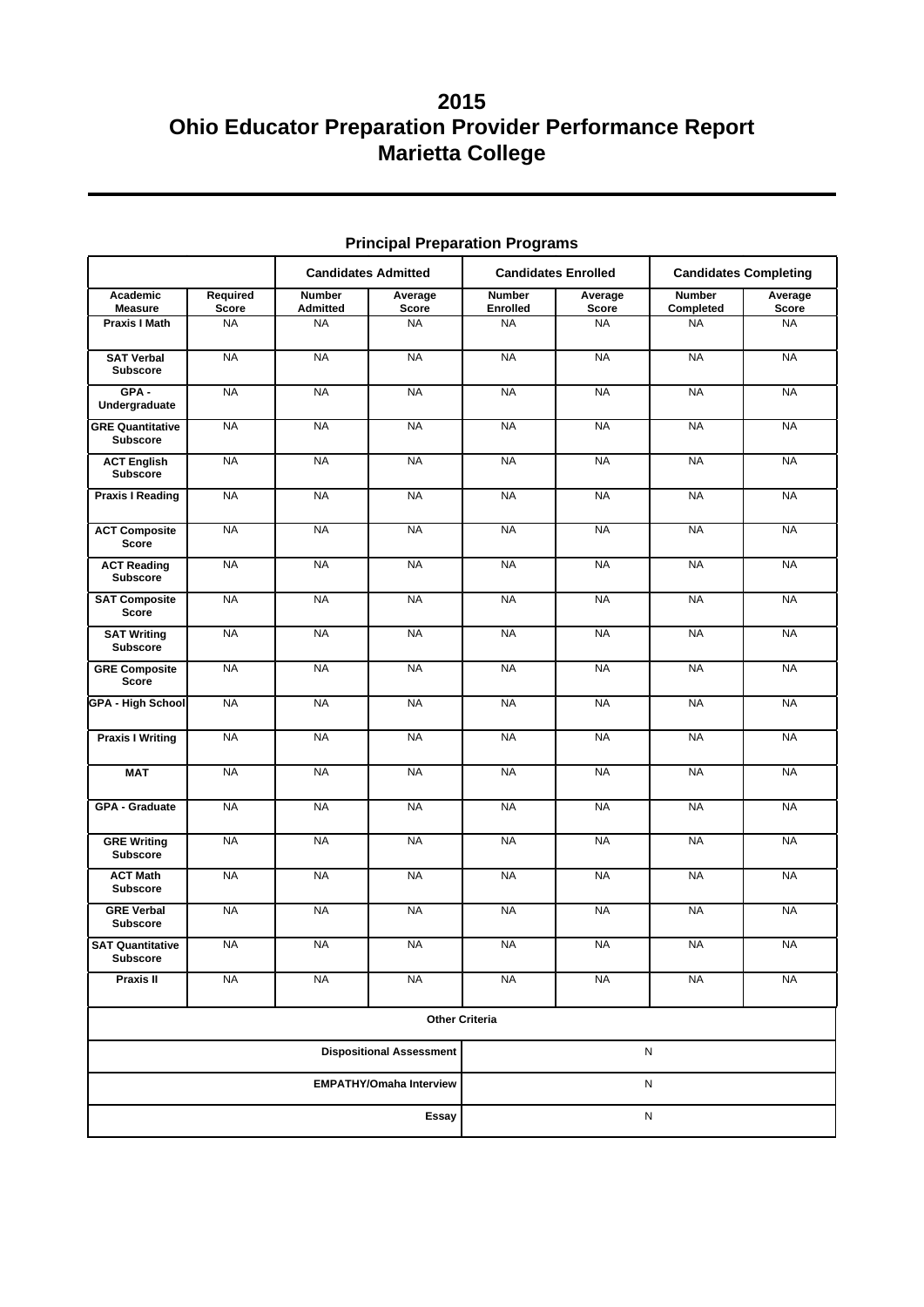| <b>Other Criteria</b>                   |           |  |  |  |  |
|-----------------------------------------|-----------|--|--|--|--|
| Interview                               | N         |  |  |  |  |
| <b>Letter of Commitment</b>             | N         |  |  |  |  |
| <b>Letter of Recommendation</b>         | ${\sf N}$ |  |  |  |  |
| <b>Myers-Briggs Type Indicator</b>      | ${\sf N}$ |  |  |  |  |
| Portfolio                               | ${\sf N}$ |  |  |  |  |
| <b>Prerequisite Courses</b>             | ${\sf N}$ |  |  |  |  |
| <b>SRI Teacher Perceiver</b>            | ${\sf N}$ |  |  |  |  |
| Superintendent Statement of Sponsorship | ${\sf N}$ |  |  |  |  |
| <b>Teacher Insight</b>                  | ${\sf N}$ |  |  |  |  |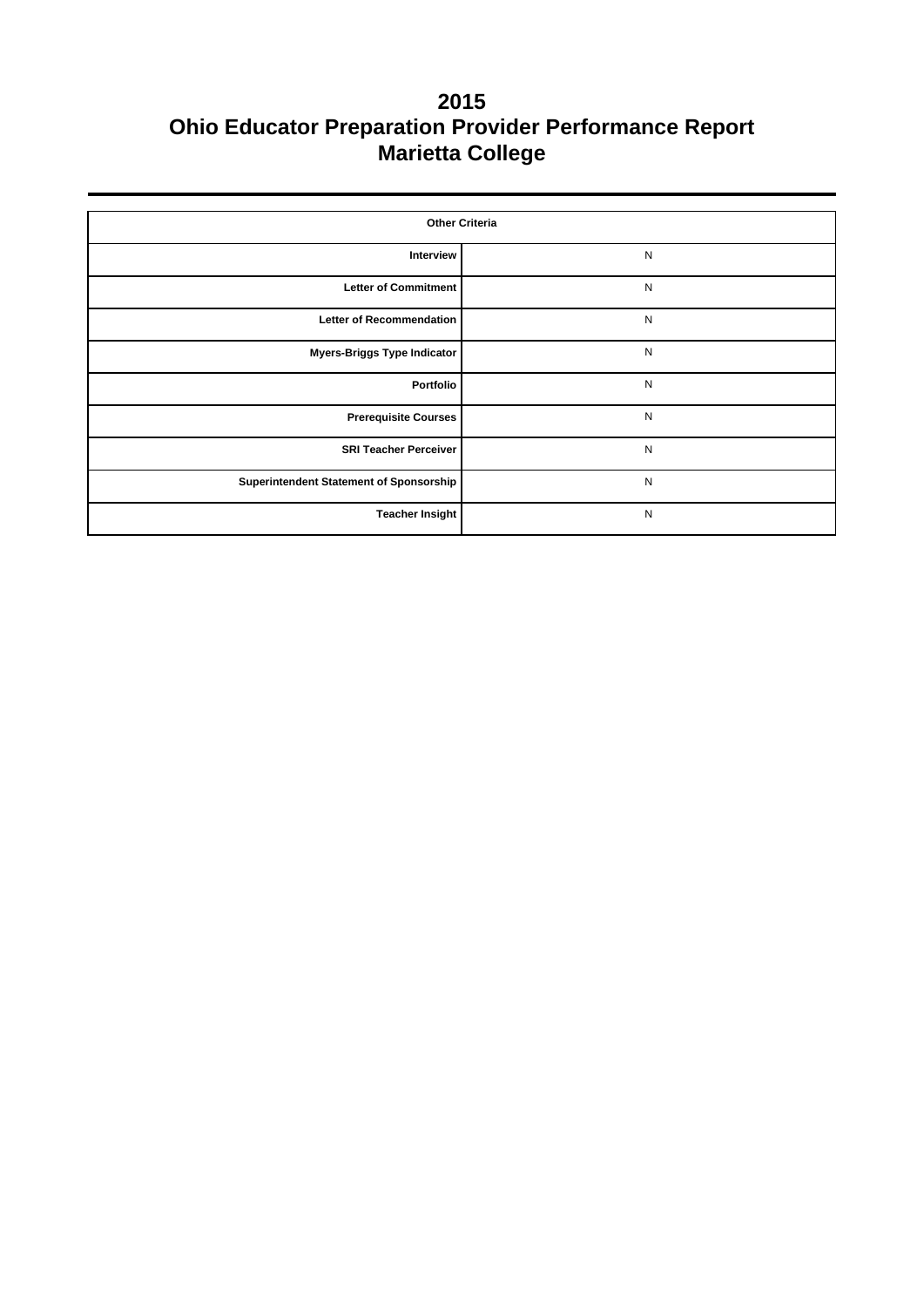### **Pre-Service Teacher Survey Results**

Reporting Period from Sept 1, 2014 to Aug 31, 2015

#### **Description of Data:**

To gather information on student satisfaction with the quality of preparation provided by their educator preparation programs, the Ohio Department of Higher Education administers a survey aligned with the Ohio Standards for the Teaching Profession (OSTP), Ohio licensure requirements, and elements of national accreditation. All Ohio candidates receive an invitation to complete the survey during their professional internship (student teaching). The results of this survey are reflected here. A total of 4,055 respondents completed the survey statewide for a response rate of 70 percent.

#### **Marietta College Survey Response Rate = 94.74%**

**Total Survey Responses = 18**

#### **1=Strongly Disagree 2=Disagree 3=Agree 4=Strongly Agree**

| No.            | Question                                                                                                                                                                                                               | <b>Institution</b><br>Average | <b>State</b><br>Average |
|----------------|------------------------------------------------------------------------------------------------------------------------------------------------------------------------------------------------------------------------|-------------------------------|-------------------------|
| $\mathbf{1}$   | My teacher licensure program prepared me with knowledge of research on how students<br>learn.                                                                                                                          | 3.56                          | 3.49                    |
| $\overline{2}$ | My teacher licensure program prepared me to recognize characteristics of gifted students,<br>students with disabilities, and at-risk students in order to plan and deliver appropriate<br>instruction.                 | 3.67                          | 3.34                    |
| 3              | My teacher licensure program prepared me with high levels of knowledge and the academic<br>content I plan to teach.                                                                                                    | 3.67                          | 3.36                    |
| $\overline{4}$ | My teacher licensure program prepared me to identify instructional strategies appropriate to<br>my content area.                                                                                                       | 3.61                          | 3.47                    |
| 5              | My teacher licensure program prepared me to understand the importance of linking<br>interdisciplinary experiences.                                                                                                     | 3.44                          | 3.41                    |
| 6              | My teacher licensure program prepared me to align instructional goals and activities with<br>Ohio's academic content standards, including the Common Core State Standards.                                             | 3.56                          | 3.61                    |
| $\overline{7}$ | My teacher licensure program prepared me to use assessment data to inform instruction.                                                                                                                                 | 3.61                          | 3.46                    |
| 8              | My teacher licensure program prepared me to clearly communicate learning goals to students.                                                                                                                            | 3.50                          | 3.49                    |
| 9              | My teacher licensure program prepared me to apply knowledge of how students learn, to<br>inform instruction.                                                                                                           | 3.67                          | 3.53                    |
| 10             | My teacher licensure program prepared me to differentiate instruction to support the learning<br>needs of all students, including students identified as gifted, students with disabilities, and at-<br>risk students. | 3.61                          | 3.43                    |
| 11             | My teacher licensure program prepared me to identify strategies to increase student<br>motivation and interest in topics of study.                                                                                     | 3.39                          | 3.39                    |
| 12             | My teacher licensure program prepared me to create learning situations in which students<br>work independently, collaboratively, and/or a whole class.                                                                 | 3.67                          | 3.59                    |
| 13             | My teacher licensure program prepared me to use strategies for effective classroom<br>management.                                                                                                                      | 3.56                          | 3.35                    |
| 14             | My teacher licensure program prepared me to communicate clearly and effectively.                                                                                                                                       | 3.67                          | 3.57                    |
| 15             | My teacher licensure program prepared me to understand the importance of communication                                                                                                                                 | 3.50                          | 3.54                    |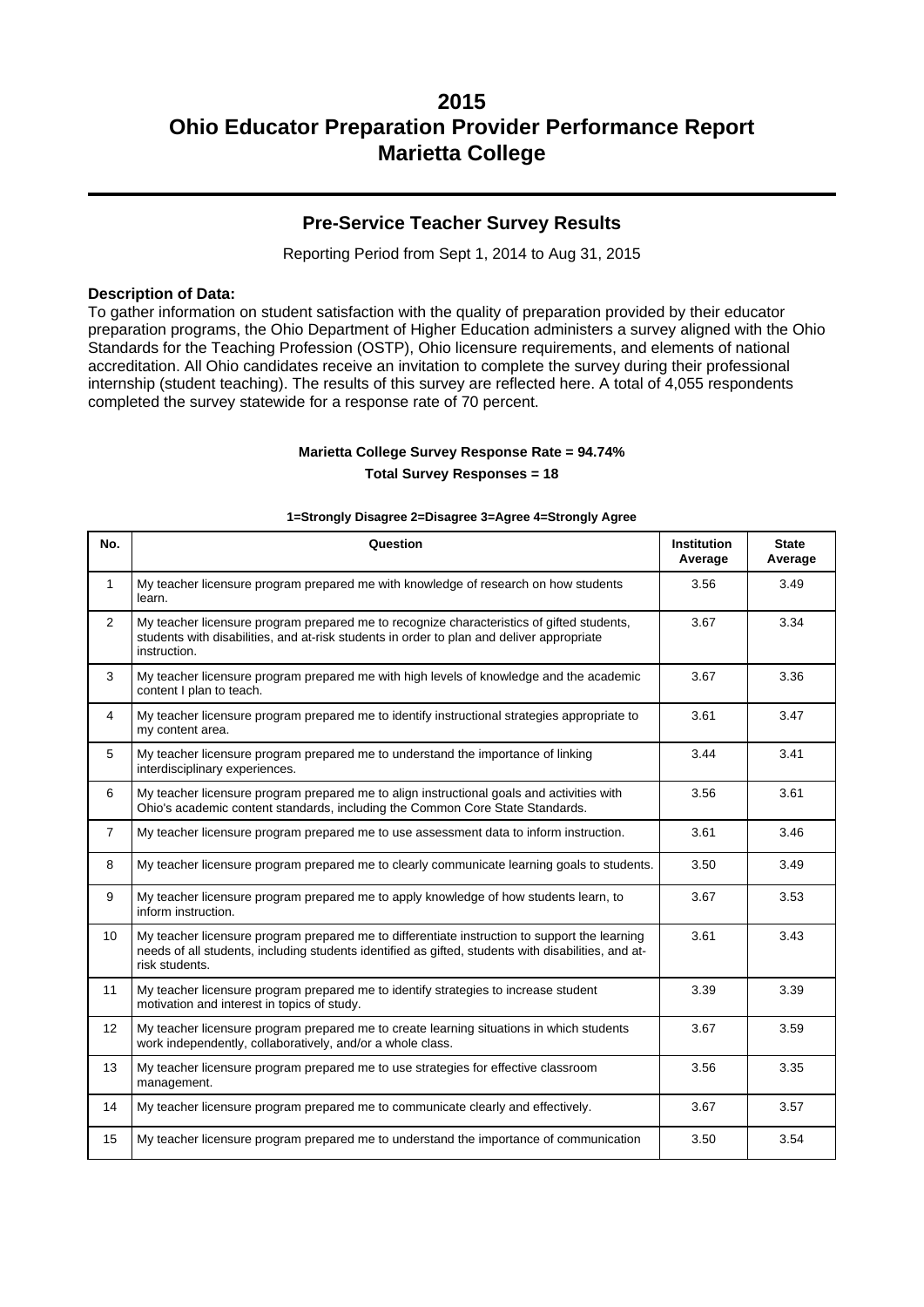| No. | Question                                                                                                                                                                  | Institution<br>Average | <b>State</b><br>Average |
|-----|---------------------------------------------------------------------------------------------------------------------------------------------------------------------------|------------------------|-------------------------|
|     | with families and caregivers.                                                                                                                                             |                        |                         |
| 16  | My teacher licensure program prepared me to understand, uphold, and follow professional<br>ethics, policies, and legal codes of professional conduct.                     | 3.78                   | 3.66                    |
| 17  | My teacher licensure program prepared me to use a variety of diagnostic, formative, and<br>summative assessments.                                                         | 3.50                   | 3.53                    |
| 18  | My teacher licensure program prepared me to communicate high expectations for all students.                                                                               | 3.78                   | 3.64                    |
| 19  | My teacher licensure program prepared me to understand students, diverse cultures,<br>language skills, and experiences.                                                   | 3.67                   | 3.49                    |
| 20  | My teacher licensure program prepared me to treat all students fairly and establish an<br>environment that is respectful, supportive, and caring.                         | 3.72                   | 3.71                    |
| 21  | My teacher licensure program prepared me to use technology to enhance teaching and<br>student learning.                                                                   | 3.72                   | 3.39                    |
| 22  | My teacher licensure program prepared me to collaborate with colleagues and members of<br>the community when and where appropriate.                                       | 3.39                   | 3.50                    |
| 23  | My teacher licensure program collected evidence of my performance on multiple measures to<br>monitor my progress.                                                         | 3.44                   | 3.50                    |
| 24  | My teacher licensure program provided me with knowledge of the Ohio Licensure Program<br>standards for my discipline (e.g. NAEYC, CEC, NCTM).                             | 3.39                   | 3.22                    |
| 25  | My teacher licensure program provided me with knowledge of the operation of Ohio schools<br>as delineated in the Ohio Department of Education School Operating Standards. | 3.17                   | 3.06                    |
| 26  | My teacher licensure program provided me with knowledge of the requirements for the Ohio<br>Resident Educator Program.                                                    | 2.89                   | 2.97                    |
| 27  | My teacher licensure program provided me with knowledge of the Ohio Standards for the<br>Teaching Profession.                                                             | 3.22                   | 3.31                    |
| 28  | My teacher licensure program provided me with knowledge of the Ohio Standards for<br>Professional Development.                                                            | 3.06                   | 3.19                    |
| 29  | My teacher licensure program provided me with knowledge of the Ohio Academic Content<br>Standards, including the Common Core State Standards.                             | 3.72                   | 3.59                    |
| 30  | My teacher licensure program provided me with knowledge of the Value-added Growth<br>Measure as defined by the Ohio State Board of Education.                             | 3.17                   | 2.96                    |
| 31  | My teacher licensure program provided field experiences that supported my development as<br>an effective educator focused on student learning.                            | 3.83                   | 3.65                    |
| 32  | My teacher licensure program provided field experiences in a variety of settings (urban,<br>suburban, and rural).                                                         | 3.06                   | 3.43                    |
| 33  | My teacher licensure program provided student teaching experience(s) that supported my<br>development as an effective educator focused on student learning.               | 3.78                   | 3.69                    |
| 34  | My teacher licensure program provided cooperating teachers who supported me through<br>observation and conferences (face-to-face or via electronic media).                | 3.78                   | 3.67                    |
| 35  | My teacher licensure program provided university supervisors who supported me through<br>observation and conferences (face-to-face or via electronic media).              | 3.67                   | 3.62                    |
| 36  | My teacher licensure program provided opportunities to work with diverse students (including<br>gifted students, students with disabilities, and at-risk students).       | 3.56                   | 3.51                    |
| 37  | My teacher licensure program provided opportunities to understand students' diverse cultures,<br>languages, and experiences.                                              | 3.39                   | 3.48                    |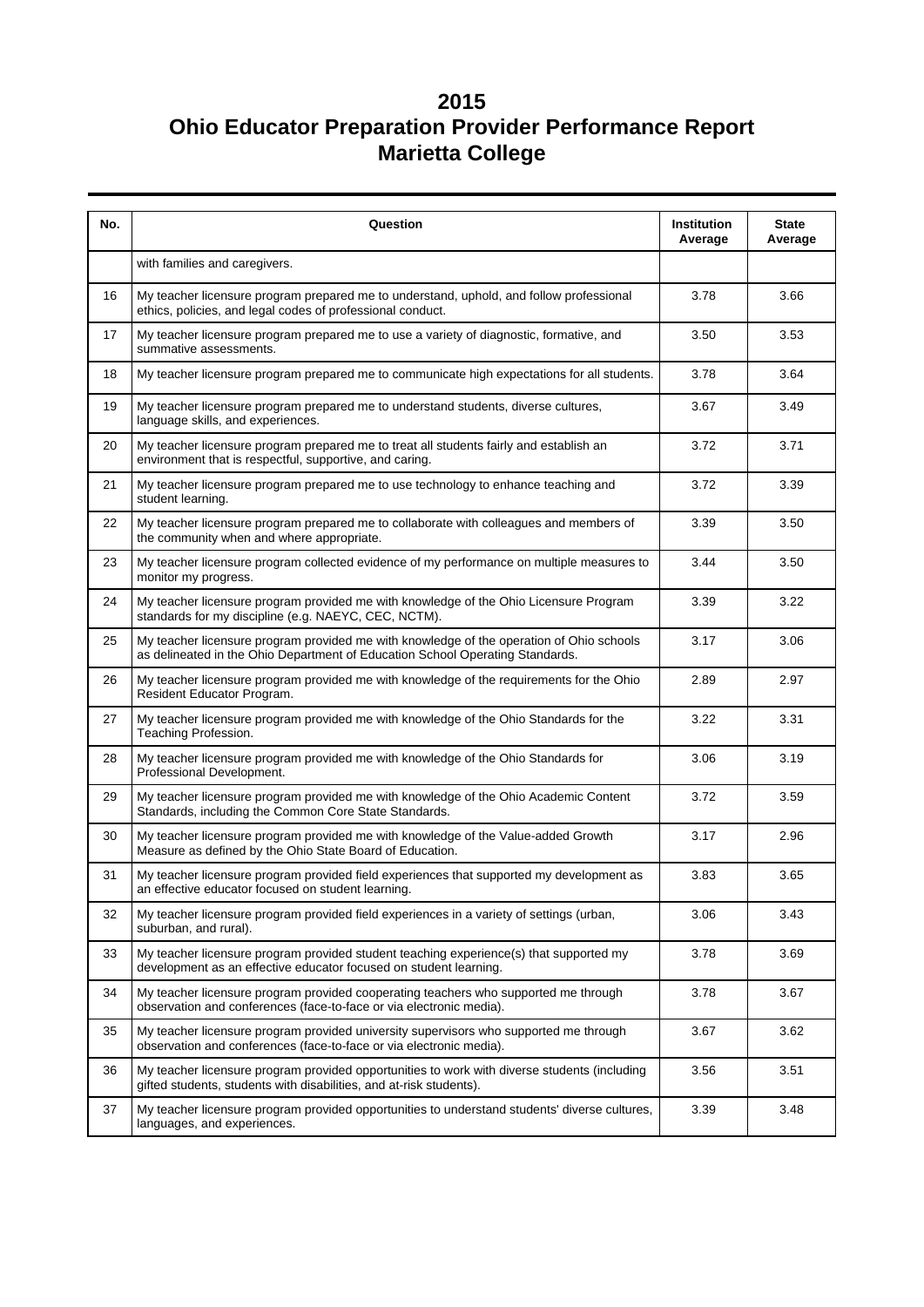| No. | Question                                                                                                                         | <b>Institution</b> | <b>State</b> |
|-----|----------------------------------------------------------------------------------------------------------------------------------|--------------------|--------------|
|     |                                                                                                                                  | Average            | Average      |
| 38  | My teacher licensure program provided opportunities to work with diverse teachers.                                               | 2.94               | 3.30         |
| 39  | My teacher licensure program provided opportunities to interact with diverse faculty.                                            | 3.00               | 3.32         |
| 40  | My teacher licensure program provided opportunities to work and study with diverse peers.                                        | 3.17               | 3.36         |
| 41  | Overall, the faculty in my teacher licensure program demonstrated in-depth knowledge of their<br>field.                          | 3.72               | 3.64         |
| 42  | Overall, the faculty in my teacher licensure program used effective teaching methods that<br>helped promote learning.            | 3.50               | 3.52         |
| 43  | Overall, the faculty in my teacher licensure program modeled respect for diverse populations.                                    |                    | 3.62         |
| 44  | Overall, the faculty in my teacher licensure program integrated diversity-related subject matter<br>within coursework.           | 3.61               | 3.52         |
| 45  | Overall, the faculty in my teacher licensure program used technology to facilitate teaching and<br>learning.                     | 3.50               | 3.51         |
| 46  | Overall, the faculty in my teacher licensure program conducted themselves in a professional<br>manner.                           | 3.72               | 3.66         |
| 47  | My teacher licensure program provided clearly articulated policies published to facilitate<br>progression to program completion. | 3.50               | 3.42         |
| 48  | My teacher licensure program provided opportunities to voice concerns about the program.                                         | 3.33               | 3.24         |
| 49  | My teacher licensure program provided advising to facilitate progression to program<br>completion.                               | 3.50               | 3.42         |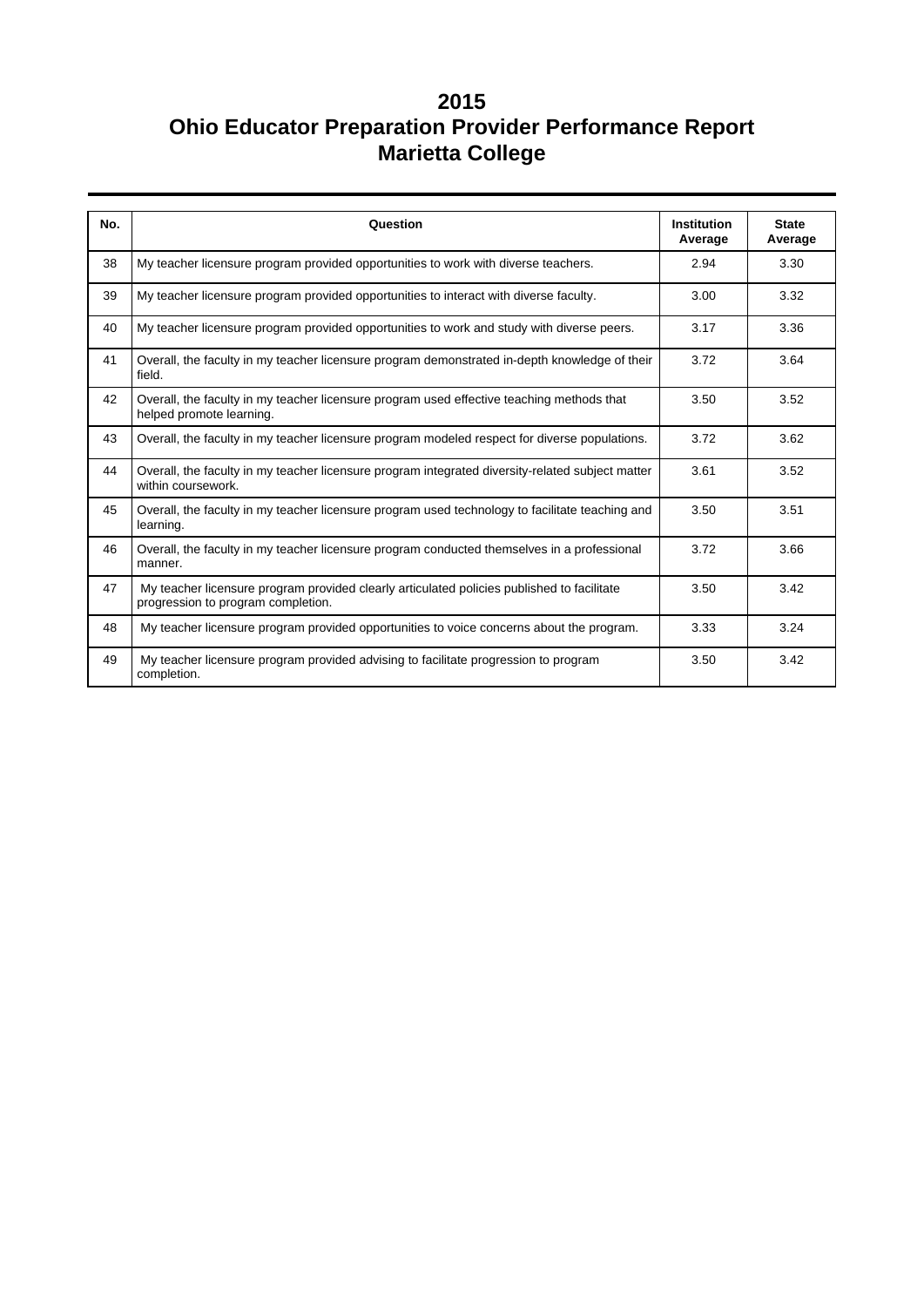## **Statewide Survey of OHIO Resident Educators' Reflections on their Educator Preparation Program**

Reporting Period from Sept 1, 2014 to Aug 31, 2015

#### **Description of Data:**

To gather information on alumni satisfaction with the quality of preparation provided by their educator preparation programs, the Ohio Department of Higher Education administers a survey aligned with the Ohio Standards for the Teaching Profession (OSTP), Ohio licensure requirements, and elements of national accreditation. All Ohio Resident Educators who completed their preparation in Ohio receive an invitation to complete the survey in the fall semester as they enter Year 2 of the Resident Educator program. A total of 650 respondents completed the survey statewide for a response rate of 11 percent.

| No.            | Question                                                                                                                                                                                                               | <b>Institution</b><br>Average | <b>State</b><br>Average |
|----------------|------------------------------------------------------------------------------------------------------------------------------------------------------------------------------------------------------------------------|-------------------------------|-------------------------|
| $\mathbf{1}$   | My teacher licensure program prepared me with knowledge of research on how students<br>learn.                                                                                                                          | N <sub>10</sub>               | 3.47                    |
| $\overline{2}$ | My teacher licensure program prepared me to recognize characteristics of gifted students,<br>students with disabilities, and at-risk students in order to plan and deliver appropriate<br>instruction.                 | N <sub>10</sub>               | 3.29                    |
| 3              | My teacher licensure program prepared me with high levels of knowledge and the academic<br>content I plan to teach.                                                                                                    | N <sub>10</sub>               | 3.32                    |
| $\overline{4}$ | My teacher licensure program prepared me to identify instructional strategies appropriate to<br>my content area.                                                                                                       | N <sub>10</sub>               | 3.40                    |
| 5              | My teacher licensure program prepared me to understand the importance of linking<br>interdisciplinary experiences.                                                                                                     | N <sub>10</sub>               | 3.35                    |
| 6              | My teacher licensure program prepared me to align instructional goals and activities with<br>Ohio's academic content standards, including the Common Core State Standards.                                             | N <sub>10</sub>               | 3.41                    |
| $\overline{7}$ | My teacher licensure program prepared me to use assessment data to inform instruction.                                                                                                                                 | N <sub>10</sub>               | 3.41                    |
| 8              | My teacher licensure program prepared me to clearly communicate learning goals to students.                                                                                                                            | N <sub>10</sub>               | 3.41                    |
| 9              | My teacher licensure program prepared me to apply knowledge of how students learn, to<br>N <sub>10</sub><br>inform instruction.                                                                                        |                               | 3.41                    |
| 10             | My teacher licensure program prepared me to differentiate instruction to support the learning<br>needs of all students, including students identified as gifted, students with disabilities, and at-<br>risk students. | N <sub>10</sub>               | 3.41                    |
| 11             | My teacher licensure program prepared me to identify strategies to increase student<br>motivation and interest in topics of study.                                                                                     | N <sub>10</sub>               | 3.31                    |
| 12             | My teacher licensure program prepared me to create learning situations in which students<br>N <sub>10</sub><br>3.43<br>work independently, collaboratively, and/or a whole class.                                      |                               |                         |
| 13             | My teacher licensure program prepared me to use strategies for effective classroom<br>management.                                                                                                                      | N <sub>10</sub>               | 3.28                    |
| 14             | My teacher licensure program prepared me to communicate clearly and effectively.                                                                                                                                       | N <sub>10</sub>               | 3.45                    |

#### **1=Strongly Disagree 2=Disagree 3=Agree 4=Strongly Agree**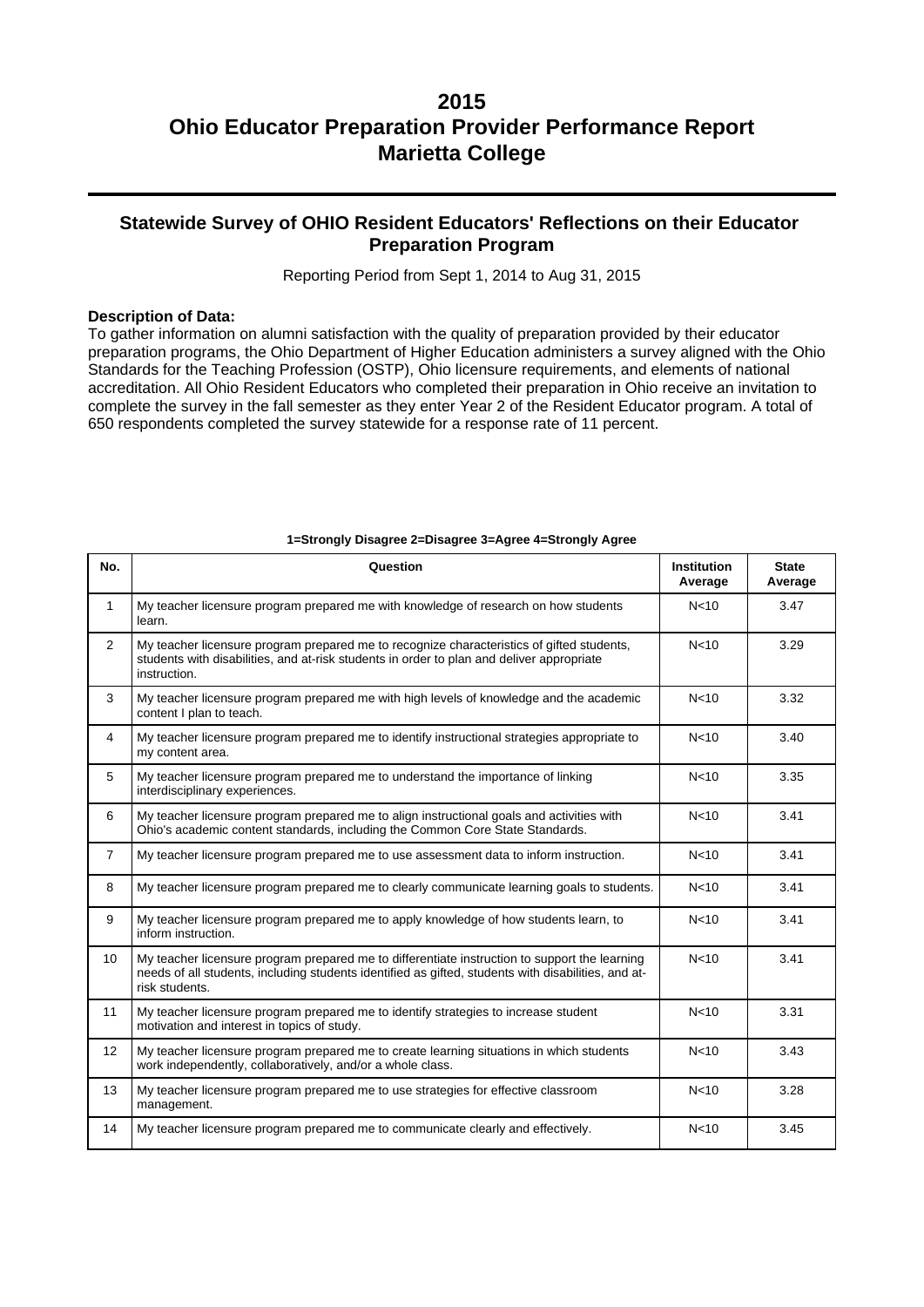| No. | Question                                                                                                                                                                                     | <b>Institution</b><br>Average | <b>State</b><br>Average |  |  |
|-----|----------------------------------------------------------------------------------------------------------------------------------------------------------------------------------------------|-------------------------------|-------------------------|--|--|
| 15  | N <sub>10</sub><br>My teacher licensure program prepared me to understand the importance of communication<br>with families and caregivers.                                                   |                               |                         |  |  |
| 16  | My teacher licensure program prepared me to understand, uphold, and follow professional<br>ethics, policies, and legal codes of professional conduct.                                        | N <sub>10</sub>               | 3.55                    |  |  |
| 17  | My teacher licensure program prepared me to use a variety of diagnostic, formative, and<br>summative assessments.                                                                            | N <sub>10</sub>               | 3.43                    |  |  |
| 18  | My teacher licensure program prepared me to understand students' diverse cultures,<br>language skills, and experiences.                                                                      | N <sub>10</sub>               | 3.36                    |  |  |
| 19  | My teacher licensure program prepared me to treat all students fairly and establish an<br>environment that is respectful, supportive, and caring.                                            | N <sub>10</sub>               | 3.59                    |  |  |
| 20  | My teacher licensure program prepared me to use technology to enhance teaching and<br>student learning.                                                                                      | N <sub>10</sub>               | 3.31                    |  |  |
| 21  | My teacher licensure program prepared me to collaborate with colleagues and members of<br>the community when and where appropriate.                                                          | N <sub>10</sub>               | 3.43                    |  |  |
| 22  | My teacher licensure program collected evidence of my performance on multiple measures to<br>monitor my progress.                                                                            | N <sub>10</sub>               | 3.41                    |  |  |
| 23  | My teacher licensure program provided me with knowledge of the Ohio Licensure Program<br>N <sub>10</sub><br>standards for my discipline (e.g. NAEYC, CEC, NCTM).                             |                               |                         |  |  |
| 24  | N <sub>10</sub><br>My teacher licensure program provided me with knowledge of the operation of Ohio schools<br>as delineated in the Ohio Department of Education School Operating Standards. |                               |                         |  |  |
| 25  | My teacher licensure program provided me with knowledge of the requirements for the<br>Resident Educator License.                                                                            | N <sub>10</sub>               | 2.76                    |  |  |
| 26  | My teacher licensure program provided me with knowledge of the Ohio Standards for the<br>Teaching Profession.                                                                                | N <sub>10</sub>               | 3.22                    |  |  |
| 27  | My teacher licensure program provided me with knowledge of the Ohio Standards for<br>Professional Development.                                                                               | N <sub>10</sub>               | 3.06                    |  |  |
| 28  | My teacher licensure program provided me with knowledge of the Ohio Academic Content<br>N <sub>10</sub><br>Standards, including the Common Core State Standards.                             |                               |                         |  |  |
| 29  | My teacher licensure program provided me with knowledge of the Value-added Growth<br>Measure as defined by the Ohio State Board of Education.                                                | N <sub>10</sub>               | 2.75                    |  |  |
| 30  | My teacher licensure program provided field experiences that supported my development as<br>an effective educator focused on student learning.                                               | N <sub>10</sub>               | 3.53                    |  |  |
| 31  | My teacher licensure program provided field experiences in a variety of settings (urban,<br>suburban, and rural).                                                                            | N <sub>10</sub>               | 3.33                    |  |  |
| 32  | My teacher licensure program provided student teaching experience(s) that supported my<br>development as an effective educator focused on student learning.                                  | N <sub>10</sub>               | 3.54                    |  |  |
| 33  | N <sub>10</sub><br>My teacher licensure program provided cooperating teachers who supported me through<br>observation and conferences (face-to-face or via electronic media).                |                               | 3.51                    |  |  |
| 34  | My teacher licensure program provided university supervisors who supported me through<br>observation and conferences (face-to-face or via electronic media).                                 | N < 10                        | 3.52                    |  |  |
| 35  | My teacher licensure program provided opportunities to work with diverse students (including<br>gifted students, students with disabilities, and at-risk students).                          | N < 10                        | 3.34                    |  |  |
| 36  | My teacher licensure program provided opportunities to understand students' diverse cultures,<br>languages, and experiences.                                                                 | N < 10                        | 3.33                    |  |  |
| 37  | My teacher licensure program provided opportunities to work with diverse teachers.                                                                                                           | N <sub>10</sub>               | 3.25                    |  |  |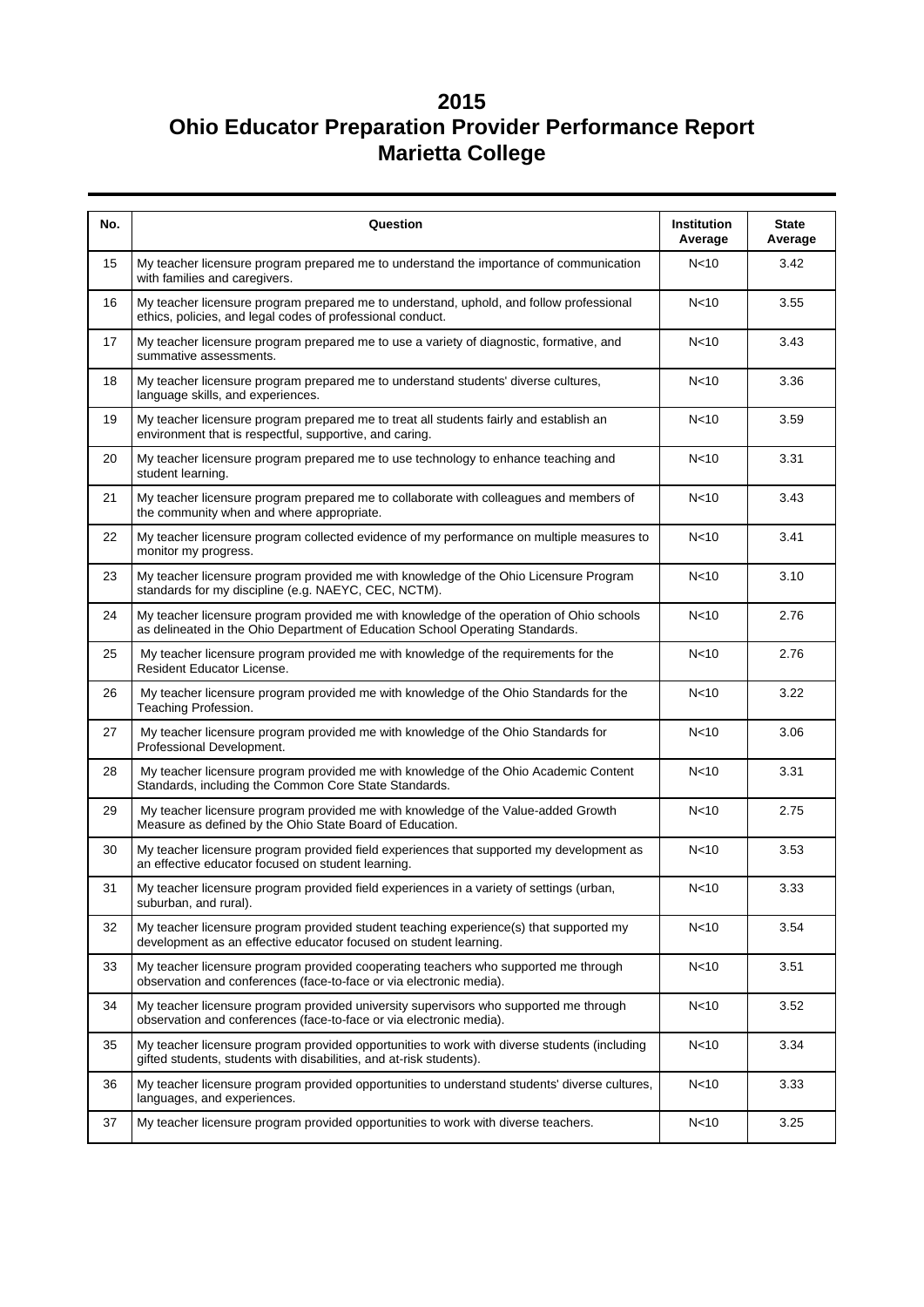| No. | Question                                                                                                                                    | <b>Institution</b><br>Average | <b>State</b><br>Average |  |  |
|-----|---------------------------------------------------------------------------------------------------------------------------------------------|-------------------------------|-------------------------|--|--|
| 38  | My teacher licensure program provided opportunities to interact with diverse faculty.                                                       | N <sub>10</sub>               | 3.26                    |  |  |
| 39  | My teacher licensure program provided opportunities to work and study with diverse peers.                                                   | N <sub>10</sub>               | 3.27                    |  |  |
| 40  | Overall, the faculty in my teacher licensure program demonstrated in-depth knowledge of their<br>field.                                     | N <sub>10</sub>               | 3.55                    |  |  |
| 41  | Overall, the faculty in my teacher licensure program used effective teaching methods that<br>N <sub>10</sub><br>helped promote learning.    |                               |                         |  |  |
| 42  | Overall, the faculty in my teacher licensure program modeled respect for diverse populations.                                               | N <sub>10</sub>               | 3.53                    |  |  |
| 43  | Overall, the faculty in my teacher licensure program integrated diversity-related subject matter<br>within coursework.                      |                               | 3.43                    |  |  |
| 44  | Overall, the faculty in my teacher licensure program used technology to facilitate teaching and<br>learning.                                |                               | 3.42                    |  |  |
| 45  | Overall, the faculty in my teacher licensure program conducted themselves in a professional<br>manner.                                      |                               | 3.60                    |  |  |
| 46  | My teacher licensure program provided clearly articulated policies published to facilitate<br>progression to program completion.            | N <sub>10</sub>               | 3.34                    |  |  |
| 47  | My teacher licensure program provided opportunities to voice concerns about the program.                                                    | N <sub>10</sub>               | 3.22                    |  |  |
| 48  | My teacher licensure program provided advising to facilitate progression to program<br>completion.                                          | N <sub>10</sub>               | 3.38                    |  |  |
| 49  | My teacher licensure program provided prepared me with the knowledge and skills necessary<br>to enter the classroom as a Resident Educator. | N <sub>10</sub>               | 3.27                    |  |  |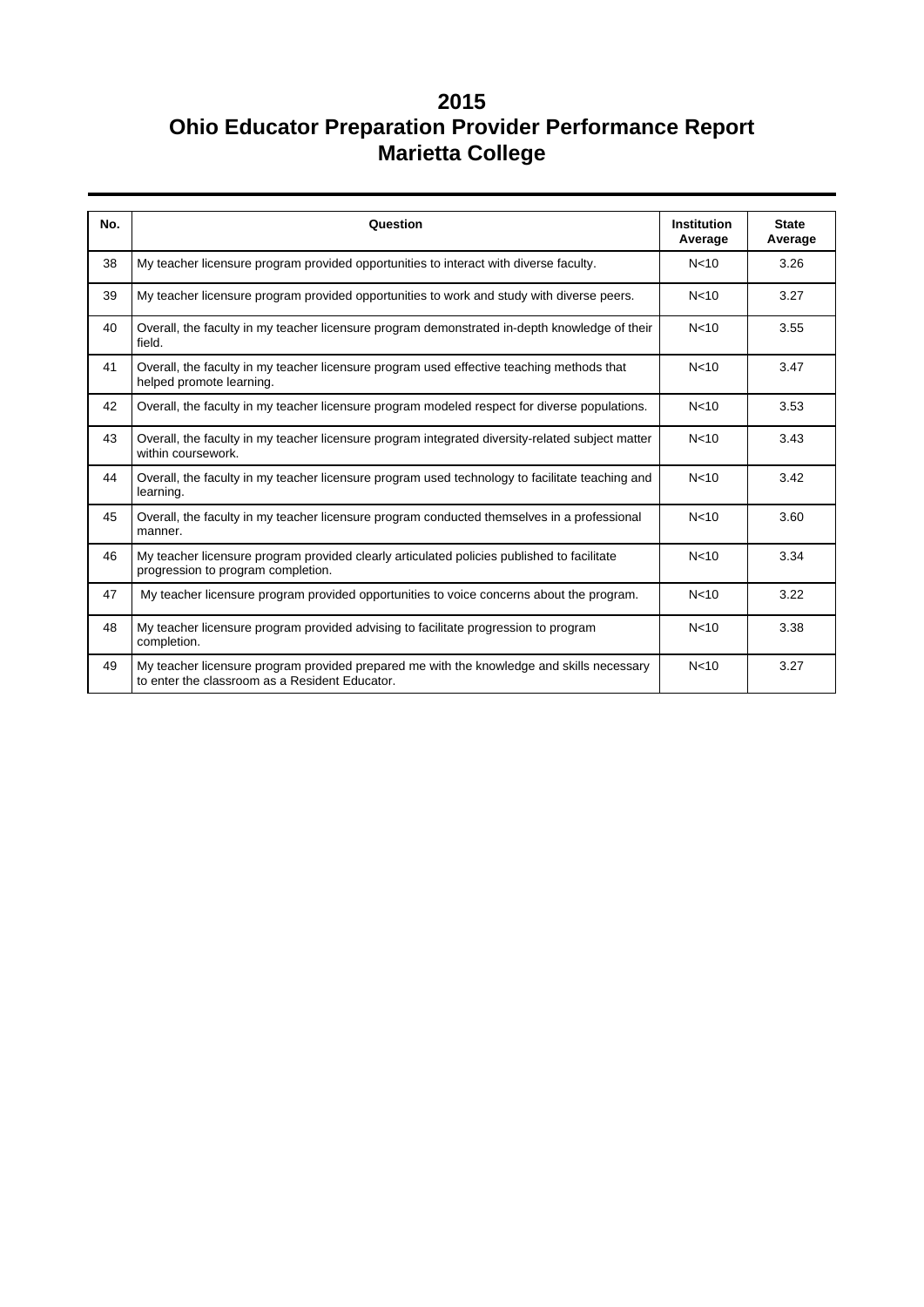### **Principal Intern Survey Results**

Reporting Period from Sept 1, 2014 to Aug 31, 2015

#### **Description of Data:**

To gather information the quality of preparation provided by their educator preparation providers, the Ohio Department of Higher Education distributes a survey to Ohio principal interns. Questions on the survey are aligned with the Ohio Standards for Principals, Ohio licensure requirements, and elements of national accreditation. A total of 255 respondents completed the survey statewide for a response rate of 29 percent.

| No.             | Question                                                                                                                                                                                                       | <b>Institution</b><br>Average | <b>State</b><br>Average |  |  |
|-----------------|----------------------------------------------------------------------------------------------------------------------------------------------------------------------------------------------------------------|-------------------------------|-------------------------|--|--|
| $\mathbf{1}$    | My program prepared me to lead and facilitate continuous improvement efforts within a school<br>building setting.                                                                                              | <b>NA</b>                     | 3.52                    |  |  |
| $\overline{2}$  | My program prepared me to lead the processes of setting, monitoring, and achieving specific<br>and challenging goals for all students and staff.                                                               | <b>NA</b>                     | 3.48                    |  |  |
| 3               | My program prepared me to anticipate, monitor, and respond to educational developments<br>affecting the school and its environment.                                                                            | <b>NA</b>                     | 3.51                    |  |  |
| 4               | My program prepared me to lead instruction.                                                                                                                                                                    | <b>NA</b>                     | 3.49                    |  |  |
| 5               | My program prepared me to ensure the instructional content being taught is aligned with the<br>academic standards (e.g. national, Common Core, state) and curriculum priorities of the<br>school and district. | <b>NA</b>                     | 3.41                    |  |  |
| 6               | My program prepared me to ensure effective instructional practices meet the needs of all<br><b>NA</b><br>students at high levels of learning.                                                                  |                               |                         |  |  |
| $\overline{7}$  | My program prepared me to encourage and facilitate effective use of data by self and staff.                                                                                                                    | <b>NA</b>                     | 3.61                    |  |  |
| 8               | My program prepared me to advocate for high levels of learning for all students, including<br>students identified as gifted, students with disabilities, and at-risk students.                                 | <b>NA</b>                     | 3.53                    |  |  |
| 9               | My program prepared me to encourage and facilitate effective use of research by self and<br><b>NA</b><br>staff.                                                                                                |                               | 3.55                    |  |  |
| 10              | My program prepared me to support staff in planning and implementing research-based<br><b>NA</b><br>professional development and instructional practices.                                                      |                               | 3.56                    |  |  |
| 11              | My program prepared me to establish and maintain procedures and practices supporting staff<br>and students with a safe environment conducive to learning.                                                      | <b>NA</b>                     | 3.59                    |  |  |
| 12 <sup>2</sup> | My program prepared me to establish and maintain a nurturing school environment<br>addressing the physical and mental health needs of all.                                                                     | <b>NA</b>                     | 3.56                    |  |  |
| 13              | <b>NA</b><br>My program prepared me to allocate resources, including technology, to support student and<br>staff learning.                                                                                     |                               |                         |  |  |
| 14              | My program prepared me to uphold and model professional ethics; local, state, and national<br>policies; and, legal codes of conduct                                                                            | <b>NA</b>                     | 3.63                    |  |  |
| 15              | My program prepared me to share leadership with staff, students, parents, and community<br>members.                                                                                                            | <b>NA</b>                     | 3.65                    |  |  |
| 16              | My program prepared me to establish effective working teams and developing structures for                                                                                                                      | <b>NA</b>                     | 3.61                    |  |  |

#### **1=Strongly Disagree 2=Disagree 3=Agree 4=Strongly Agree**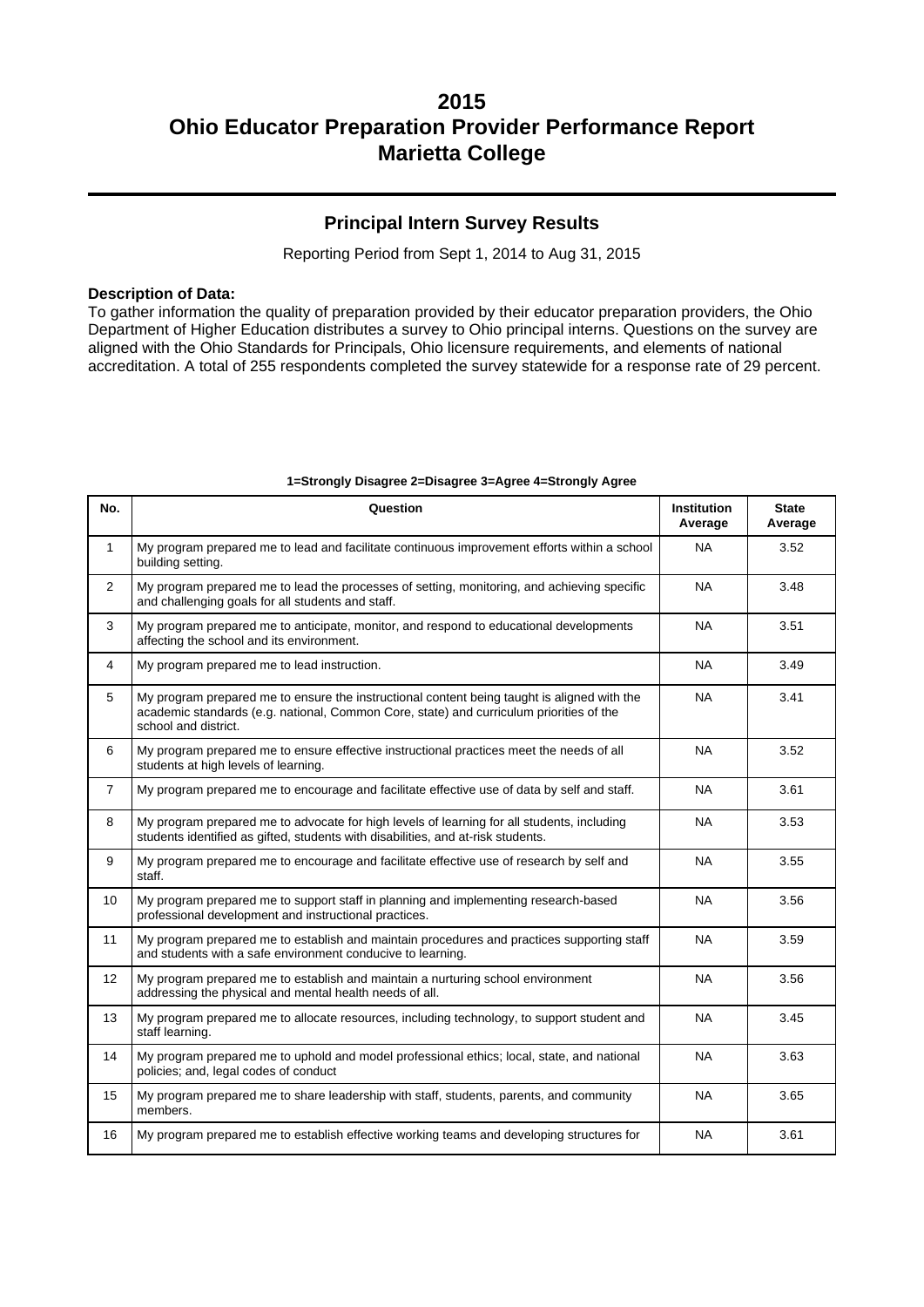| No. | Question                                                                                                                            | <b>Institution</b><br>Average | <b>State</b><br>Average |
|-----|-------------------------------------------------------------------------------------------------------------------------------------|-------------------------------|-------------------------|
|     | collaboration between teachers and educational support personnel.                                                                   |                               |                         |
| 17  | My program prepared me to foster positive professional relationships among staff.                                                   | <b>NA</b>                     | 3.63                    |
| 18  | My program prepared me to support and advance the leadership capacity of educators.                                                 | <b>NA</b>                     | 3.60                    |
| 19  | My program prepared me to utilize good communication skills, both verbal and written, with all<br>stakeholder audiences.            | <b>NA</b>                     | 3.67                    |
| 20  | My program prepared me to connect the school with the community through print and<br>electronic media.                              | <b>NA</b>                     | 3.40                    |
| 21  | My program prepared me to involve parents and communities in improving student learning.                                            | <b>NA</b>                     | 3.57                    |
| 22  | My program prepared me to use community resources to improve student learning.                                                      | <b>NA</b>                     | 3.47                    |
| 23  | My program prepared me to establish expectations for using culturally responsive practices<br>that acknowledge and value diversity. | <b>NA</b>                     | 3.51                    |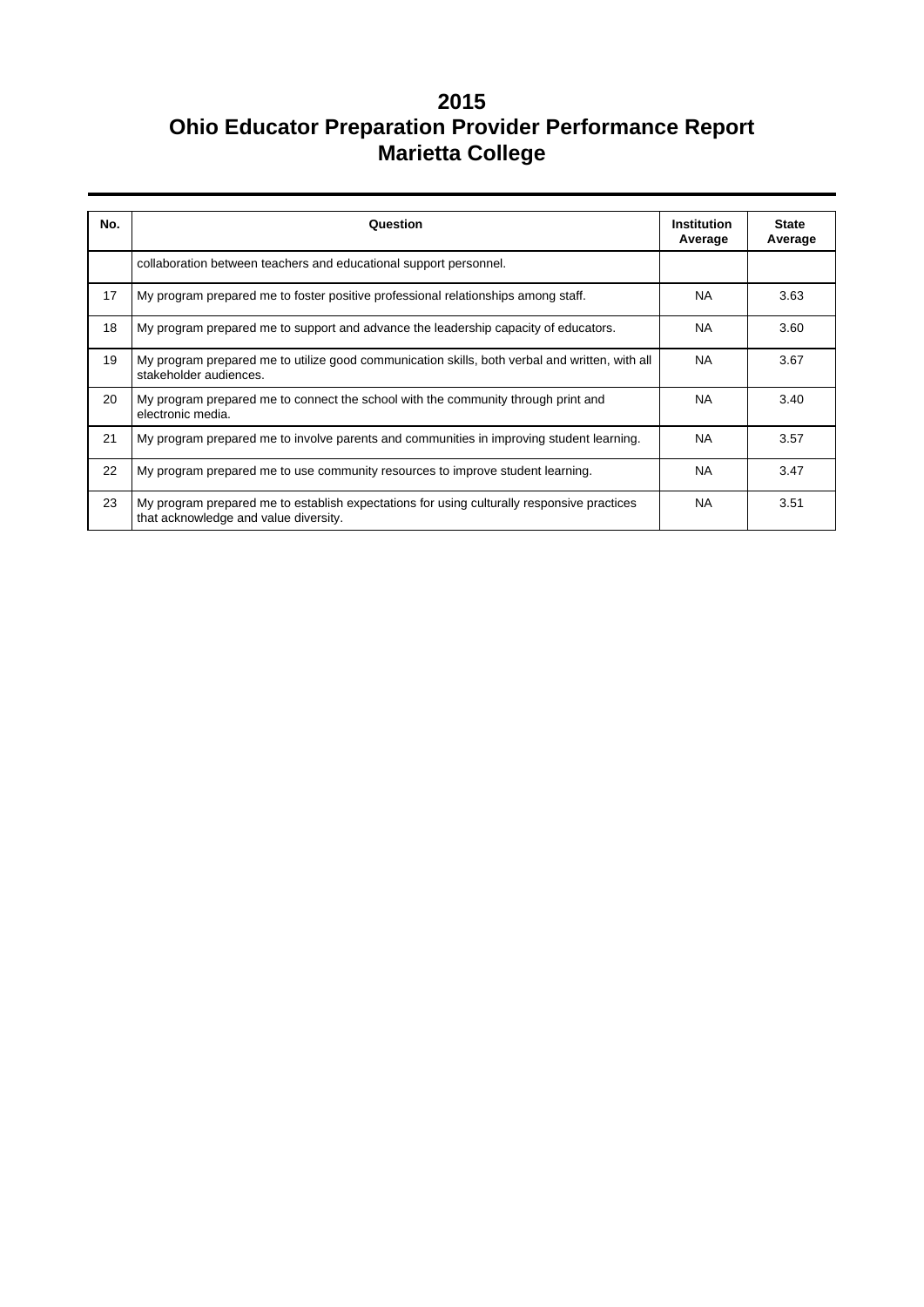### **Principal Internship Mentor Survey Results**

Reporting Period from Sept 1, 2014 to Aug 31, 2015

#### **Description of Data:**

To gather information the quality of preparation provided by their educator preparation programs, the Ohio Department of Higher Education distributes a survey to individuals who serve as mentors to Ohio principal interns. Questions on the survey are aligned with the Ohio Standards for Principals, Ohio licensure requirements, and elements of national accreditation. A total of 63 respondents completed the survey statewide for a response rate of 21 percent.

| No.            | Question                                                                                                                                                                                                                                                                                  | <b>Institution</b><br>Average | <b>State</b><br>Average |  |  |
|----------------|-------------------------------------------------------------------------------------------------------------------------------------------------------------------------------------------------------------------------------------------------------------------------------------------|-------------------------------|-------------------------|--|--|
| $\mathbf{1}$   | The principal preparation program prepared the school leader candidate to understand<br><b>NA</b><br>leading and facilitating continuous improvement efforts within a school building setting.                                                                                            |                               |                         |  |  |
| 2              | The principal preparation program prepared the school leader candidate to understand<br>leading the process of setting, monitoring, and achieving specific and challenging goals for all<br>students and staff.                                                                           | <b>NA</b>                     | 3.35                    |  |  |
| 3              | The principal preparation program prepared the school leader candidate to understand<br>anticipating, monitoring, and responding to educational developments affecting the school and<br>its environment.                                                                                 | <b>NA</b>                     | 3.29                    |  |  |
| 4              | <b>NA</b><br>The principal preparation program prepared the school leader candidate to understand<br>ensuring the instructional content being taught is aligned with the academic standards (i.e.,<br>national, Common Core, state) and curriculum priorities of the school and district. |                               | 3.23                    |  |  |
| 5              | The principal preparation program prepared the school leader candidate to<br><b>NA</b><br>understandEnsuring effective instructional practices that meet the needs of all students at<br>high levels of learning.                                                                         |                               | 3.23                    |  |  |
| 6              | The principal preparation program prepared the school leader candidate to understand<br><b>NA</b><br>advocating for high levels of learning for all students, including students identified as gifted,<br>students with disabilities and at-risk students.                                |                               | 3.35                    |  |  |
| $\overline{7}$ | The principal preparation program prepared the school leader candidate to understand<br>encouraging and facilitating effective use of data by self and staff.                                                                                                                             | <b>NA</b>                     | 3.35                    |  |  |
| 8              | The principal preparation program prepared the school leader candidate to understand<br>encouraging and facilitating effective use of research by self and staff.                                                                                                                         | <b>NA</b>                     | 3.31                    |  |  |
| 9              | The principal preparation program prepared the school leader candidate to understand<br>supporting staff in planning and implementing research-based professional development.                                                                                                            | <b>NA</b>                     | 3.27                    |  |  |
| 10             | The principal preparation program prepared the school leader candidate to understand<br>establishing and maintaining procedures and practices supporting staff and students with a<br>safe environment conducive to learning.                                                             | <b>NA</b>                     | 3.37                    |  |  |
| 11             | The principal preparation program prepared the school leader candidate to understand<br>establishing and maintaining a nurturing school environment addressing the physical and<br>mental health needs of all.                                                                            | <b>NA</b>                     | 3.37                    |  |  |
| 12             | The principal preparation program prepared the school leader candidate to understand<br>allocating resources, including technology, to support student and staff learning.                                                                                                                | <b>NA</b>                     | 3.30                    |  |  |
| 13             | The principal preparation program prepared the school leader candidate to understand                                                                                                                                                                                                      | <b>NA</b>                     | 3.49                    |  |  |

#### **1=Strongly Disagree 2=Disagree 3=Agree 4=Strongly Agree**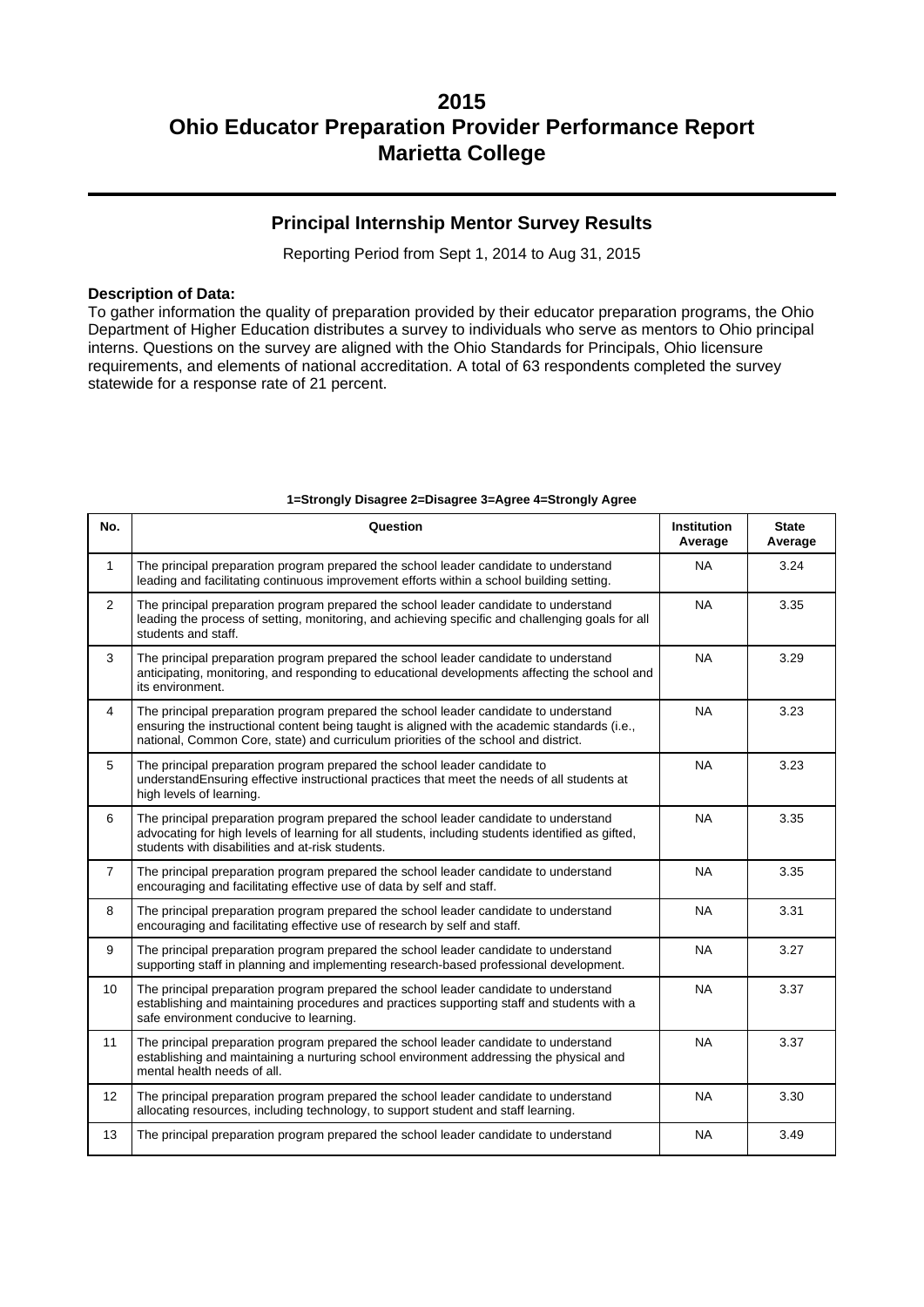| No. | Question                                                                                                                                                                                            | Institution<br>Average | <b>State</b><br>Average |  |  |
|-----|-----------------------------------------------------------------------------------------------------------------------------------------------------------------------------------------------------|------------------------|-------------------------|--|--|
|     | upholding and modeling professional ethics; local, state, and national policies; and, legal<br>codes of conduct.                                                                                    |                        |                         |  |  |
| 14  | The principal preparation program prepared the school leader candidate to understand<br>connecting the school with the community through print and electronic media.                                | <b>NA</b>              | 3.29                    |  |  |
| 15  | The principal preparation program prepared the school leader candidate to understand<br>involving parents and communities in improving student learning.                                            | NA.                    | 3.32                    |  |  |
| 16  | The principal preparation program prepared the school leader candidate to understand using<br>NA.<br>community resources to improve student learning.                                               |                        |                         |  |  |
| 17  | The principal preparation program prepared the school leader candidate to understand<br>etablishing expectations for using culturally responsive practices that acknowledge and value<br>diversity. | <b>NA</b>              | 3.34                    |  |  |
| 18  | The school leader candidate's preparation program provided me with training on how to<br>mentor the school leader candidate.                                                                        | <b>NA</b>              | 2.51                    |  |  |
| 19  | participated in and/or accessed the provided mentor training and/or materials.                                                                                                                      | <b>NA</b>              | 2.84                    |  |  |
| 20  | The training by the school leader's preparation program adequately prepared me to mentor<br>the school leader candidate.                                                                            | <b>NA</b>              | 2.13                    |  |  |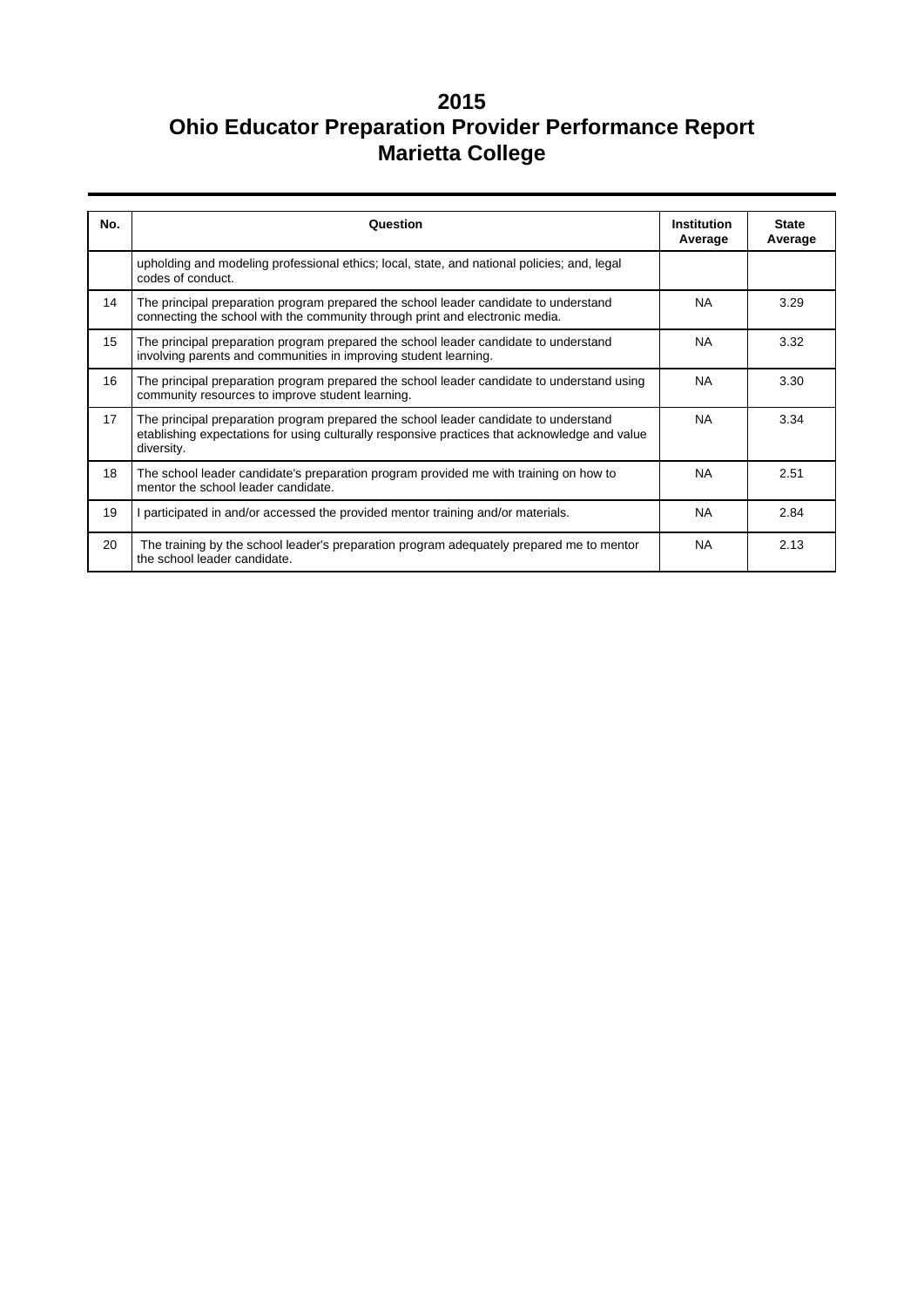## **National Accreditation Status**

Reporting Period from Sept 1, 2014 to Aug 31, 2015 (Data Source: Ohio Department of Higher Education)

#### **Description of Data:**

All educator preparation programs (EPPs) in Ohio are required to be accredited by either the National Council for Accreditation of Teacher Education (NCATE), the Teacher Education Accreditation Council (TEAC), or their successor agency, the Counciil for Accreditation of Educator Preparation (CAEP). Accreditation is a mechanism to ensure the quality of an institution and its programs. The accreditation of an institution and/or program helps employers evaluate the professional preparation of job applicants.

| <b>Accrediting Agency</b>     | <b>NCATE</b> |
|-------------------------------|--------------|
| Date of Last Review           | October 2009 |
| <b>Accreditation Status  </b> | Accredited   |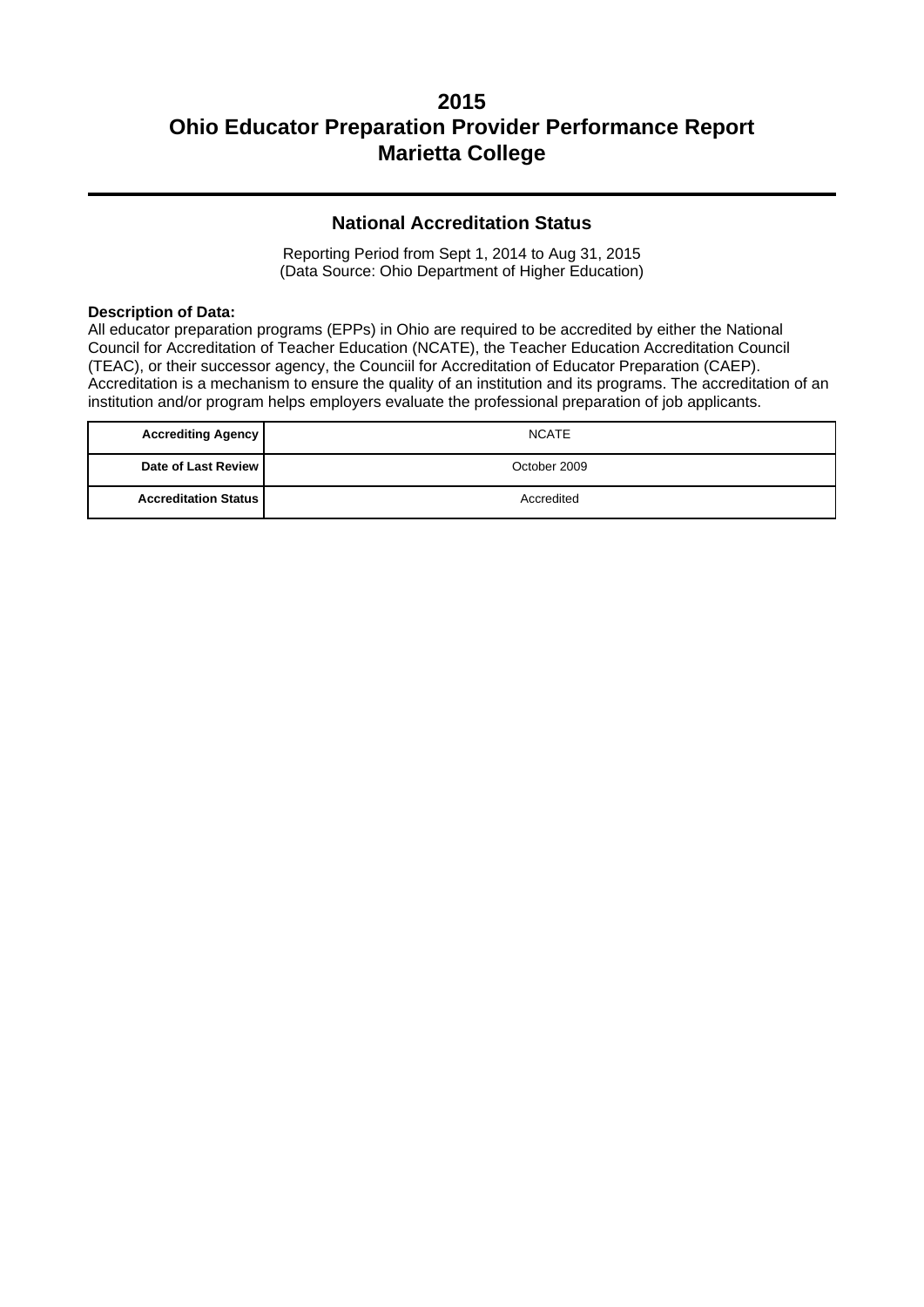## **Teacher Residency Program**

Reporting Period from Sept 1, 2014 to Aug 31, 2015 (Data Source: Marietta College)

#### **Description of Data:**

The Resident Educator Program in Ohio encompasses a robust four-year teacher development system. The data below show the persistence of Ohio Educator Preparation Provider graduates through the program. Of note, a Resident Educator entering a program year may fail to complete all the program year requirements within the same academic year. Within set parameters, the individual may re-attempt the program year requirements in the subsequent academic year. These rare instances may affect the reported data, for example, showing persistence rates greater than 100 percent for a particular program year.

#### **Ohio EPP Program Completers Persisting in the State Resident Educator Program who were Prepared at Marietta College**

| <b>Initial</b><br><b>Residency Year 1</b><br>Licensure<br><b>Effective</b><br>Year |                 | <b>Residency Year 2</b> |            | - ສ-<br><b>Residency Year 3</b> |            |           | <b>Residency Year 4</b>       |           |           |                |            |           |
|------------------------------------------------------------------------------------|-----------------|-------------------------|------------|---------------------------------|------------|-----------|-------------------------------|-----------|-----------|----------------|------------|-----------|
|                                                                                    | <b>Entering</b> |                         | Persisting | Entering                        | Persisting |           | <b>Entering</b><br>Persisting |           | Entering  |                | Completing |           |
| 2011                                                                               | <b>NA</b>       | <b>NA</b>               | <b>NA</b>  | <b>NA</b>                       | <b>NA</b>  | <b>NA</b> | 4                             | 4         | 100%      | $\overline{2}$ | 2          | 100%      |
| 2012                                                                               | <b>NA</b>       | <b>NA</b>               | <b>NA</b>  | 3                               | 3          | 100%      | 6                             | 6         | 100%      | <b>NA</b>      | <b>NA</b>  | <b>NA</b> |
| 2013                                                                               | 5               | 5                       | 100%       | 12                              | 12         | 100%      | <b>NA</b>                     | <b>NA</b> | <b>NA</b> | <b>NA</b>      | <b>NA</b>  | <b>NA</b> |
| 2014                                                                               | 11              | 11                      | 100%       | <b>NA</b>                       | <b>NA</b>  | <b>NA</b> | <b>NA</b>                     | <b>NA</b> | <b>NA</b> | <b>NA</b>      | <b>NA</b>  | <b>NA</b> |